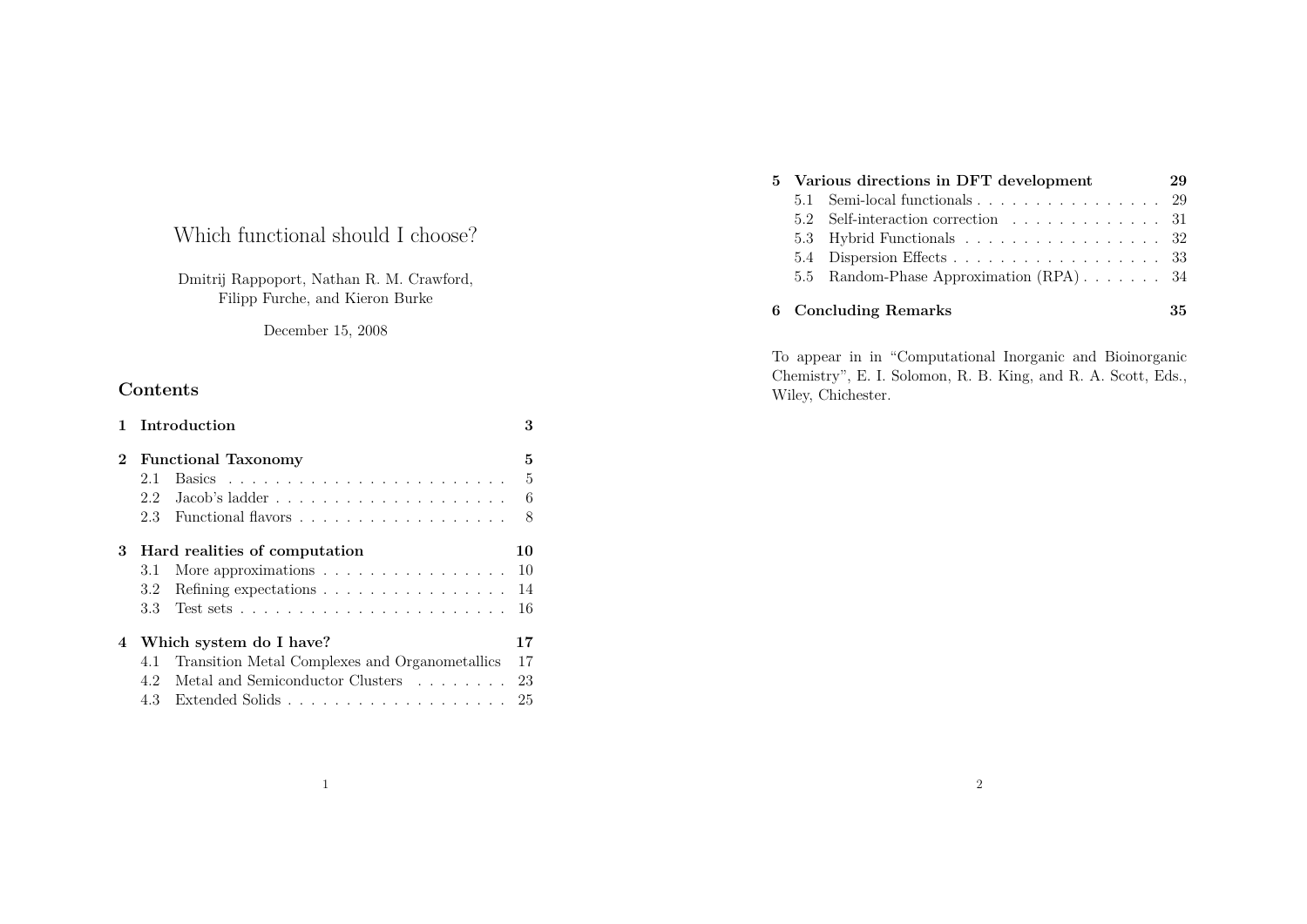#### **Abstract**

Density functional methods have a long tradition in inorganic and bioinorganic chemistry. We introduce the density functional machinery and give an overview of most popular approximate exchange-correlation functionals. We present comparisons of density functionals for energies, structures, and reaction barriers of inorganic and bioinorganic systems, giving guidance on the title question. New development directions and current trends in density functional theory are reviewed.

### **1 Introduction**

A central goal of modern electronic structure calculations is to find the ground-state energy of electrons in molecules. If we can do this accurately for any configuration of the nuclei, many basic properties of the molecule can be found, from bond lengths and angles to bond dissociation energies and transition state barriers.

From simple models and understanding of electronic behavior, one can construct usefully accurate empirical models for various properties, in which the parameters are taken from one experiment and used to predict others. But these days, systems of interest are large and complex, limiting the value of such models (too many parameters, or too little freedom). Thus there is increasing interest in *first principles* calculations, in which the only information taken from experiment is the nuclei and number of electrons, and the electronic structure is solved *ab initio*.

Direct solution of the Schrödinger equation for the electrons in a molecule is demanding because of the Coulomb repulsion between them. In Kohn-Sham (KS) density functional theory

 $(DFT)$ ,<sup>1</sup> we avoid this by solving a system of non-interacting electrons, but defined to have the same one-electron density as the true system. In this way, the calculation time is much shorter than that of a traditional direct approach, and so much larger systems (several hundred atoms) can be routinely handled.

In principle, this approach is exact,<sup>2</sup> and produces the exact ground-state energy and density, but in practice, one must approximate a small (but vital) contribution, called the exchangecorrelation (XC) energy. The quality of the results depends on the quality of this approximation. Much of modern DFT research is devoted to developing such approximations, usually termed XC functionals. Unfortunately, there is presently no systematic approach, and so hundreds of different functionals have been proposed, leaving the bemused user to ask the title question.

In any practical case, the choice of functional strongly depends on the chemical system at hand. Due to the diversity of bonding situations in inorganic chemistry, ranging from covalently bonded isolated molecules to ionic crystals and metal clusters, a uniformly and usefully accurate approximate DFT description for all these systems is not yet available. For example, the strongly delocalized distribution of electron density in a chunk of tin oxide is very different from the localized bonding pattern of tris(2,2-bipyridyl)ruthenium. As a consequence, the features and formal properties of the XC functional that are important for extended solids are different from those relevant to small molecules with localized bonds. But since chemistry does not stop at the dividing lines of a formal classification, and both tin oxide and tris(2,2-bipyridyl)ruthenium must be included in a description of dye-sensitized solar cells, an accurate and uni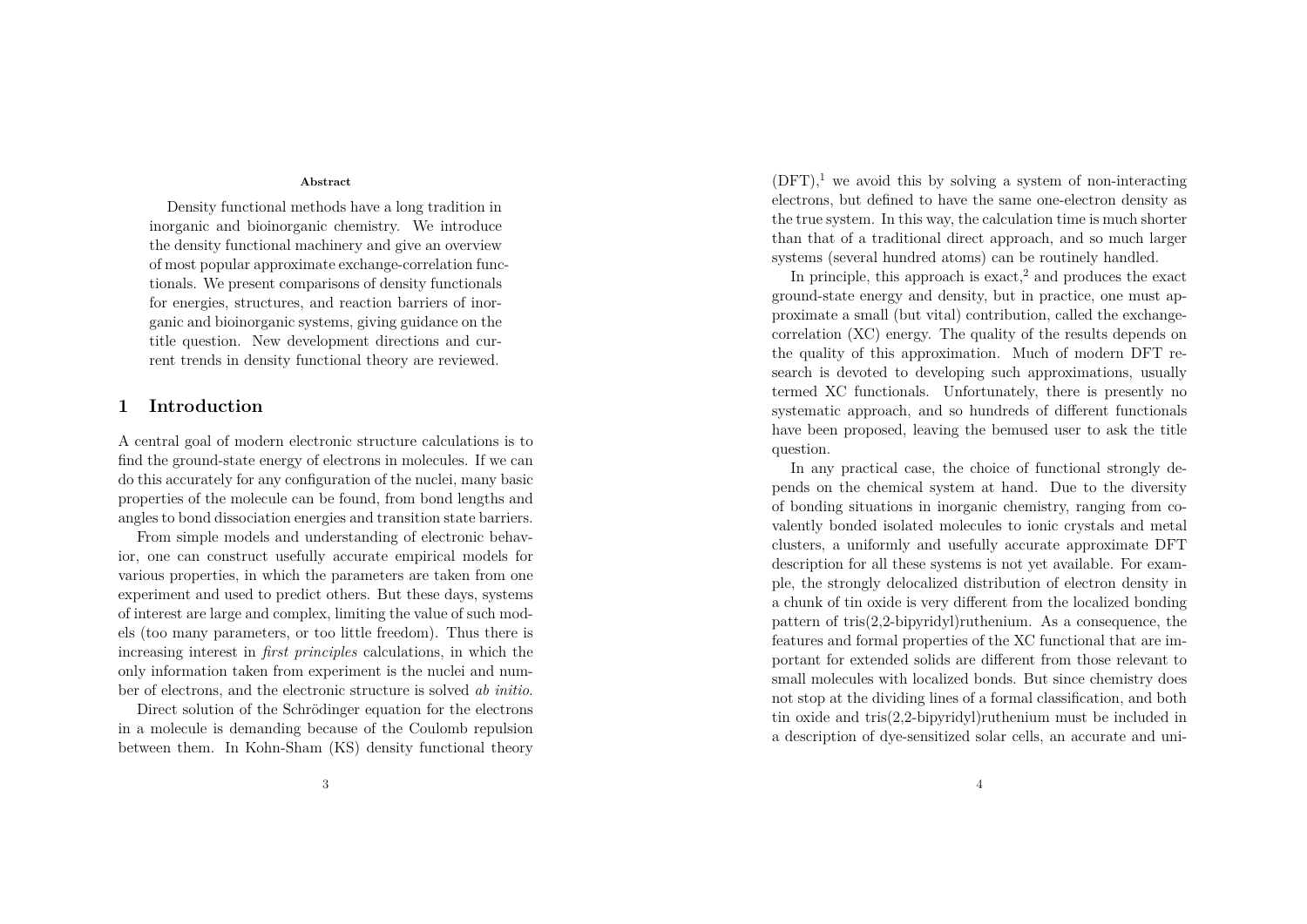versal description of all systems is the ultimate goal of DFT research. This universal description should be attainable at a higher level of approximation within the DFT framework. As of now, we choose a practical approach and consider different classes of inorganic and bioinorganic compounds separately.

The purpose of this chapter is to offer modern, up-to-date guidance on how to approach the title question, in the context of inorganic and bioinorganic systems. Like supplicants of the oracle at Delphi,<sup>3</sup> we are given no one simple answer: Each user must find his or her own way. A number of excellent reviews on applications of density functional methods in inorganic chemistry have appeared recently which illustrate some of the concepts outlined here. $4^{-11}$  Many additional applications are found in parts II and III of this book.

### **2 Functional Taxonomy**

In this section, we mention several key points that help with choosing a functional. Throughout, we imagine we have enough computational power to be converged with respect to basis set, and ignore complications due to e.g., solvents or relativistic effects. (Such questions are addressed in more detail in the next section and in ia610 and ia613 of this book, respectively.)

### **2.1 Basics**

(a) *All functionals used in practice are approximations.*

The value of DFT is in making the calculation much quicker than a direct solution. Evaluation of the exact functional would be as costly as direct solution, so we always use approximations in practice. Note this also means that reports of "failures of DFT" are in fact failures of approximations, not the theory.

(b) *No presently existing functional is highly accurate for all properties of interest.*

Because users apply existing technology to problems of immediate interest, functional development is always "behind the curve", i. e., there are always interesting new problems for which existing functionals fail.

(c) *Any functional can be applied to any electronic structure problem, without other input.*

This is the sense in which DFT is "*ab initio*". Of course, first it must be written down and coded. Thus we build up intuition and experience about when a given functional is expected to work and to fail.

#### **2.2 Jacob's ladder**

Functionals vary from very simple to very complex. On Jacob's ladder of approximations, $12, 13$  each rung represents a different level of approximation that should recover the results of lower rungs in the appropriate limits, but add more capabilities.

(a) The lowest rung is the local density approximation (*LDA*), in which the XC energy density depends only on the density at a point and is that of the uniform electron gas of that density. This is the simplest density functional, $<sup>1</sup>$  and</sup> was used for a generation in materials science, but is insufficiently accurate for most chemical purposes. LDA typically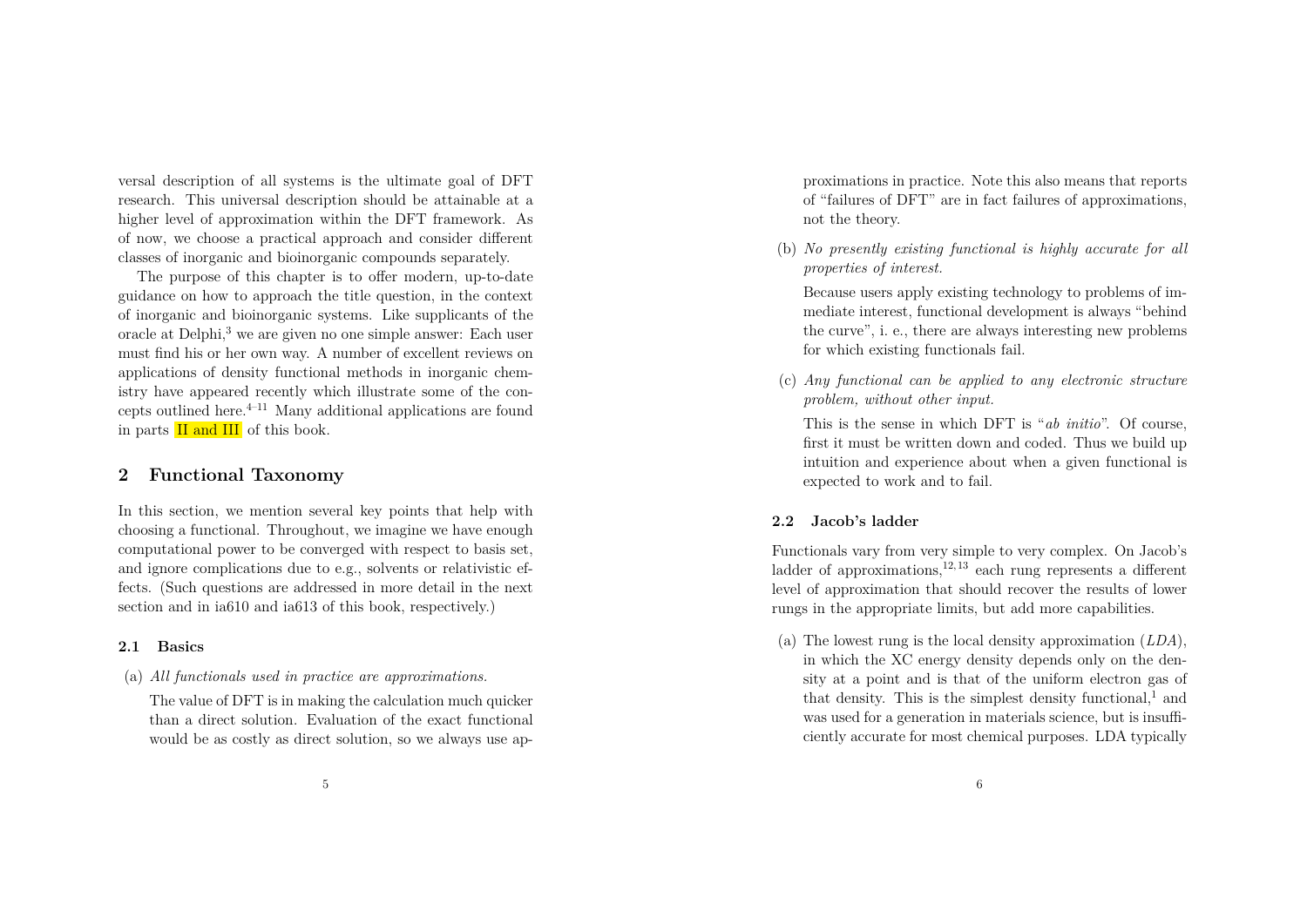overbinds molecules by about 30 kcal/mol, an unacceptable error for chemical applications.

- (b) On the next rung are generalized gradient approximations (*GGAs*), which are formulas that use both the density and its gradient at each point. With this added information (and the cost of computing it), these are typically more accurate than LDA. Most importantly, they greatly reduce the bond dissociation energy error, and generally improve transition-state barriers. But, unlike LDA, there is no single universal form. Popular GGAs include PBE<sup>14</sup> and BLYP.15, 16
- (c) Next come *meta-GGAs*, which additionally depend on the Kohn-Sham kinetic energy density. Examples include TPSS.<sup>17</sup>
- (d) We next encounter *hybrid* functionals, which mix some exact exchange with a GGA. The most popular functional in use today, B3LYP, is of this type. By mixing in only a fraction of exact exchange (about 20%), one can mimic effects of static correlation, and produce a highly accurate functional. This is more costly to compute because exact exchange is non-local, depending not only on the electron density but also on the density matrix, so additional approximations such as RI-*J* (see section 3) cannot be exploited as efficiently. The goal of meta-GGAs is to perform almost as well as hybrids, without this cost.
- (e) *Fully nonlocal functionals*: The previous rung requires input of the occupied KS orbitals, but fifth-rung functionals include unoccupied orbitals too. They are generally very expensive, but recent progress has been made (see section 5).

#### **2.3 Functional flavors**

Functionals come in different flavors: Non-empirical, a little empirical, and over-empirical. At each rung on the ladder, each of these types have been developed, leading to different functionals being favored by different communities.

- (a) *Non-empirical functionals*: These include LDA, PBE, TPSS, and TPSSh, use only general rules of quantum mechanics and special limiting conditions to determine the parameters in a general form. These are not fit to any molecular properties. Such approximate functionals satisfy as many exact conditions as possible, including some well outside the region thought to be important for chemistry. All parameters are chosen based on inferences from other theoretical methods, or to maintain a simple shape for easier adaption to numerical methods. An invisible bias toward empirical data still exists, as any derived functionals that are inaccurate will be ignored. Successful functionals usually have errors that are quite systematic, e.g., LDA always overbinds. They can be considered controlled extrapolations away from known systems, and so their reliability for new systems and properties can often be predicted, or at least understood.
- (b) *A few empirical parameters*: The second, including B88,<sup>15</sup>  $LYP<sup>16</sup>$  and B3LYP,<sup>18,19</sup> use a few empirical parameters which have been fit by experts. This empiricism is totally different from that of semi-empirical methods as, once the functional is written down, it is universally applicable to all systems, i. e., there are no parameters fit to properties of the system being calculated. This can often speed up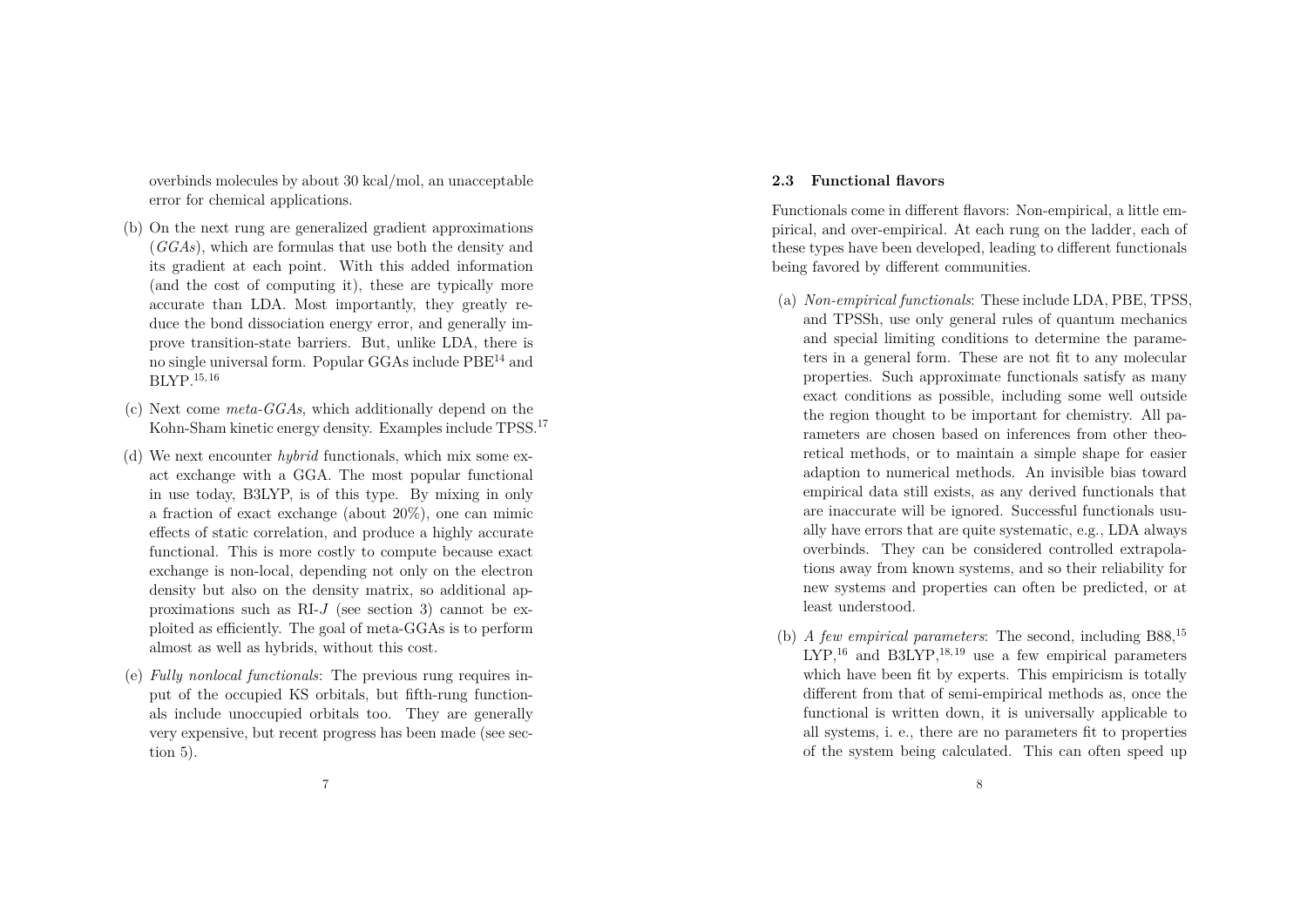functional construction, and will reduce errors on systems similar to those which were used in the fitting. These errors, while smaller in magnitude, will typically be unsystematic. Such functionals represent an interpolation among known data points, and so can be less reliable when applied under new conditions.

(c) *Overfit functionals*: The third is where too many parameters are fit, and these are to be avoided always. Of course, we ignore the question, "How many is too many?".

There are two general implications about these flavors:

(a) *Good non-empirical functionals are widely applicable*.

At any given level (or rung), the approximation should be designed to be as general as possible. LDA has been shown to be a universal limit of *all* systems, including atoms and molecules.<sup>20</sup> The most universal GGA is PBE,  $^{14}$ and is applied to both molecules and solids, including metals. It is neither the most accurate GGA for small organic molecules<sup>21</sup> nor the best for lattice parameters of bulk solids.<sup>22</sup> But the importance of being universal is that, once a functional works for a given property/system, it is inevitably then applied more generally. For example, organic reactions on metal surfaces are widely studied, and PBE (or some variant) is then needed to treat the bulk metal correctly.

(b) *Good empirical functionals are often more accurate*, at least for properties and systems that they've been designed for. Thus BLYP has smaller errors for main-group organic molecule energetics than PBE, and B3LYP has smaller errors still.

But LYP does badly for the correlation energy of metals, and this failure is inherited by B3LYP.

### **3 Hard realities of computation**

### **3.1 More approximations**

In any practical DFT calculation, the XC functional is only one of several approximations used to model the system at hand. Most DFT calculations are performed with finite basis sets and discrete integration grids for numerical evaluation of XC contributions. For bulk solids, almost all calculations use plane waves for the basis. Moreover, additional approximations are often employed to reduce the computational cost of DFT calculations. We mention in particular the resolution-of-the-identity approximation for the Coulomb part (RI-*J*), also called the densityfitting approximation, which amounts to an expansion of the electron density into an auxiliary basis set. All these additional approximations affect the accuracy of the theoretical predictions and their respective uncertainties should be taken into account when interpreting the computational results. A reliable DFT calculation should be characterized by the following relation:

*Error (functional) > Error (basis set) > Error (RI-J), Error(grid).*

Two further common approximations must be mentioned. Most DFT studies are performed on condensed-phase systems making inclusion of solvation or environment effects particularly important, as these strongly influence structures and energetics of chemical systems. Powerful strategies to include solvation or environment effects in DFT calculations are quantum mechan-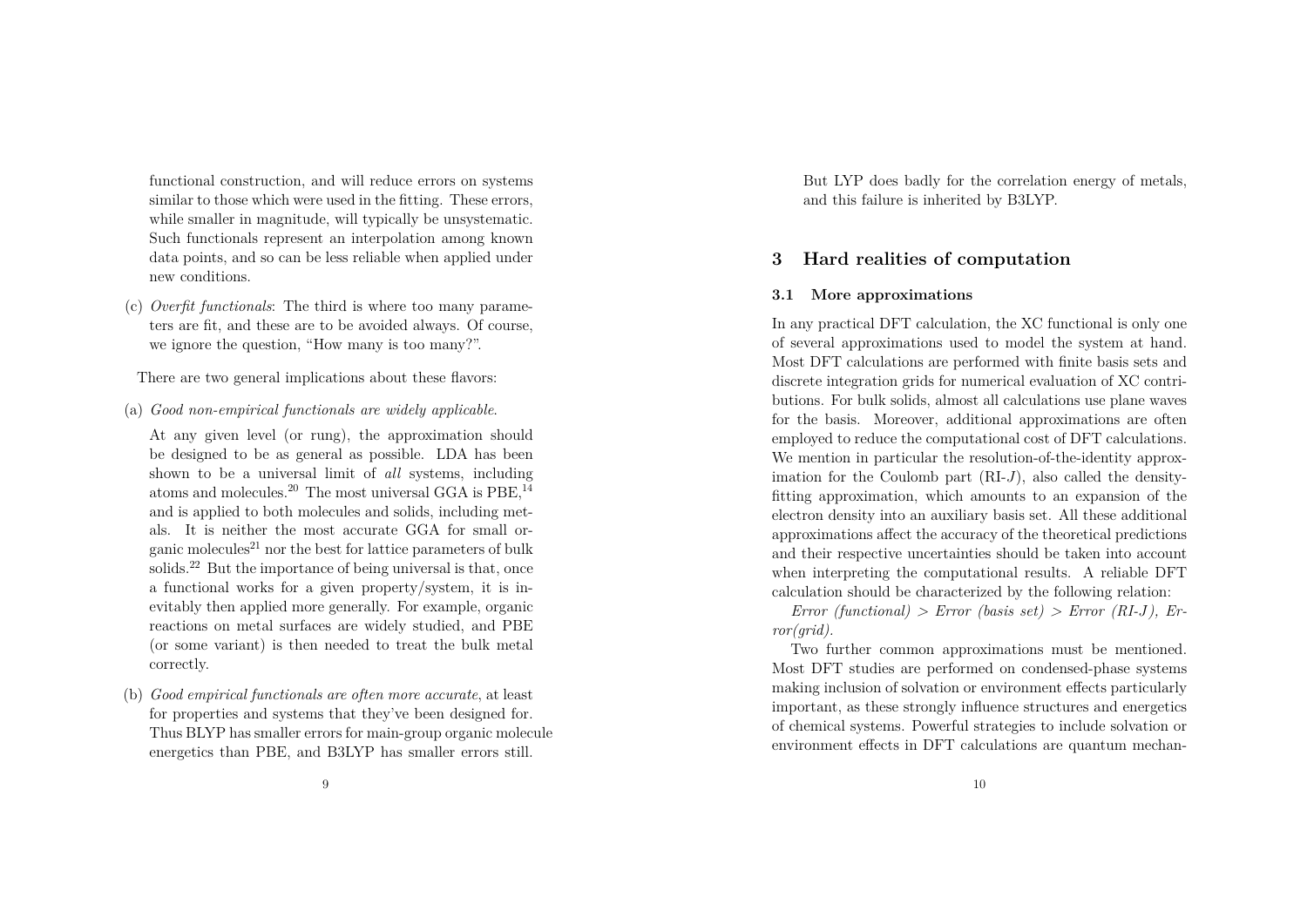|                                                          | еленанде тансионан, с тие согтегатон тансионан |                                                  |                 |  |  |  |  |
|----------------------------------------------------------|------------------------------------------------|--------------------------------------------------|-----------------|--|--|--|--|
|                                                          | Functional Authors                             |                                                  | Ref.            |  |  |  |  |
|                                                          | Local Density Approximation (LDA) (I)          |                                                  |                 |  |  |  |  |
|                                                          | $\text{SVMN}^1$                                | X: Slater                                        | 23              |  |  |  |  |
|                                                          |                                                | C: Vosko, Wilk, Nusair                           | 24              |  |  |  |  |
|                                                          | $\mathrm{PW}^1$                                | Perdew, Wang                                     | 25              |  |  |  |  |
|                                                          |                                                | Generalized Gradient Approximation (GGA)<br>(II) |                 |  |  |  |  |
|                                                          | <b>BP86</b>                                    | X: Becke                                         | $\overline{15}$ |  |  |  |  |
|                                                          |                                                | C: Perdew                                        | 26              |  |  |  |  |
|                                                          | <b>BLYP</b>                                    | X: Becke                                         | 15              |  |  |  |  |
|                                                          |                                                | C: Lee, Yang, Parr                               | 16              |  |  |  |  |
|                                                          | PW91                                           | Perdew, Wang                                     | 27,28           |  |  |  |  |
|                                                          | PBE                                            | Perdew, Burke, Ernzerhof                         | 14              |  |  |  |  |
|                                                          | PBEsol                                         | Perdew, Ruzsinszky et al.                        | 22              |  |  |  |  |
|                                                          | RPBE                                           | Hammer, Hansen, Nørskov                          | 29              |  |  |  |  |
|                                                          | SOGGA                                          | Zhao, Truhlar                                    | 30              |  |  |  |  |
| Meta-Generalized Gradient Approximation (meta-GGA) (III) |                                                |                                                  |                 |  |  |  |  |
|                                                          | TPSS                                           | Tao, Perdew, Staroverov, Scuseria                | 17              |  |  |  |  |
|                                                          |                                                | Hybrid Functionals (IV)                          |                 |  |  |  |  |
|                                                          | B3LYP                                          | Becke                                            | 18,19           |  |  |  |  |
|                                                          | PBE <sub>0</sub>                               | Perdew, Ernzerhof, Burke                         | 31              |  |  |  |  |
|                                                          | HSE                                            | Heyd, Scuseria, Ernzerhof                        | 32              |  |  |  |  |
|                                                          | B97                                            | <b>Becke</b>                                     | 33              |  |  |  |  |
|                                                          | TPSSh                                          | Staroverov, Scuseria, Tao, Perdew                | 34,35           |  |  |  |  |
|                                                          | Fully nonlocal functionals $(V)$               |                                                  |                 |  |  |  |  |
|                                                          | <b>RPA</b>                                     | Bohm, Pines                                      | 36              |  |  |  |  |
|                                                          | B <sub>2</sub> PLYP                            | Grimme                                           | 37              |  |  |  |  |

Table 1: Overview of selected popular XC functionals. X is the exchange functional, C the correlation functional.

*<sup>a</sup>*Both SVWN and PW are different parameterizations for the exchange-correlation energy of uniform electron gas and give almost identical results.

ics/molecular mechanics (QM/MM) coupling schemes, which are subject of ia606, and continuum solvation models which are reviewed in ia613.

Finally, relativistic corrections are significant for systems with heavy elements, and approaches to include relativistic effects in quantum chemical calculations are described in ia610.

Basis-set requirements of density functional methods have been extensively investigated (see ia611), mostly for GGA and hybrid functionals. The sensitivity of DFT results to the size of the basis set is rather moderate. Atomic-centered basis sets comprising three basis functions per occupied atomic orbital (triple-zeta) and corresponding polarization functions provide structure parameters and reaction energies that are essentially converged with respect to the basis-set size; additional increase of basis sets usually does not lead to systematic improvement. This behavior was observed for Gaussian-type orbitals (GTO) of correlation-consistent hierarchy,38, 39 for segmented GTO basis sets, $^{40}$  for polarization-consistent GTO basis sets<sup>41</sup> as well as for Slater-type orbital (STO) basis sets.<sup>42</sup> The smaller double-zeta basis sets, having just two basis functions per occupied atomic orbital, are usually accurate to 1-2 pm in bond lengths and a few degrees in bond angles. Notable exceptions are van der Waals clusters and hydrogen-bonded systems, for which substantial basis-set superposition errors (BSSE) are observed with smaller basis sets.43–46 BSSE lead in general to substantial overbinding and too-short bond distances in weakly bound systems, masking some deficiencies of present XC functionals in the description of weak interactions. $47$  Reaction energies computed with triple zeta basis sets are typically within several kcal/mol from the basis set limit;  $48,49$  for very accurate calculations, the larger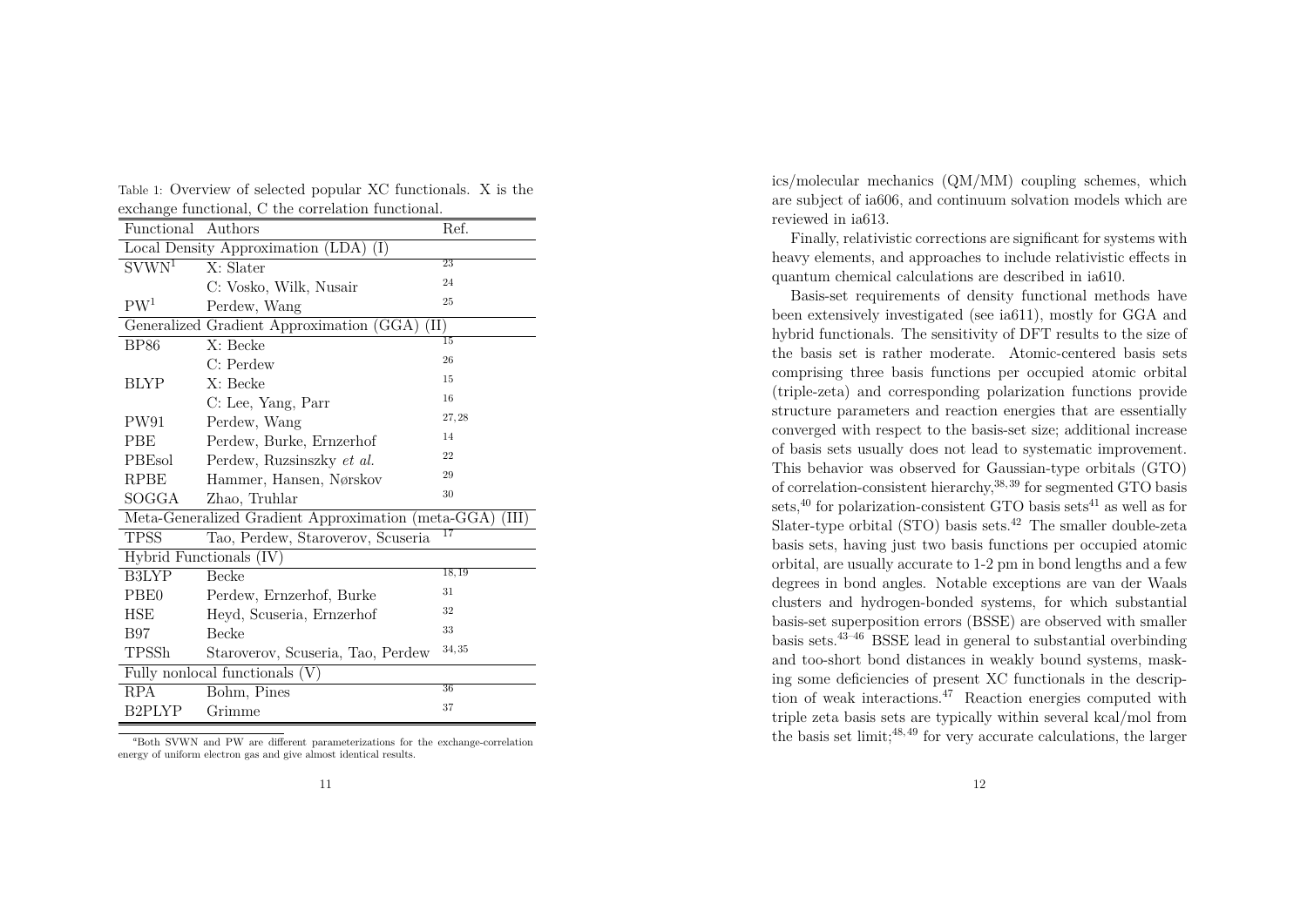quadruple zeta basis sets may be employed.<sup>39–42</sup> The influence of numerical integration grids on the energies and structure is usually moderate beyond some minimum grid size, see section 7.4 of reference 50 and references therein.

Efficient approximate schemes for the Coulomb contribution to the Kohn–Sham equations are applicable if the XC functional has no orbital-dependent terms (first three rungs, section 2). They take advantage of the fact that the Coulomb term is equivalent to the classical electrostatic interaction of the electron density with itself. The common idea of all these schemes is to expand the electron density into an auxiliary basis while they vary how the expansion coefficients are determined. The earlier density-fitting scheme<sup>51</sup> used the overlap metric to fix the expansion coefficients. The resolution-of-the identity (RI-*J*) approximation<sup>52, 53</sup> employs the Coulomb metric which ensures that the approximate Coulomb energy monotonically converges towards the exact result with increasing auxiliary basis-set size. Optimized auxiliary basis sets are available,  $53,54$  yielding errors of the RI-*J* approximation about one order of magnitude smaller than the corresponding basis-set errors.<sup>54</sup>

The accuracy of periodic DFT calculations using plane-wave basis sets<sup>55–57</sup> is controlled by the cut-off value in reciprocal space. An accurate description of the space regions near the nuclei requires rather high cut-off values which significantly increases the computational cost of such all-electron calculations. Replacing the core electrons by appropriately chosen pseudopotentials allows reduction of cut-off values quite significantly without affecting structures and energies.55, 58–60 A reliable periodic DFT calculation should consequently have

*Error (functional) > Error (pseudopotential), Error (cut-off).*

#### **3.2 Refining expectations**

Unlike good experimental data, theoretical results do not come with associated error bars. Assessing the methodical error inherent in approximate DFT is usually done *a posteriori* by comparison with accurate experimental values or high-level theoretical results. In this section we summarize DFT benchmark studies on solids, transition metal complexes and organometallics, metal clusters, and inorganic main group compounds. Most of them include statistical evaluations over a range of relatively small systems and reflect the overall performance on the given test set. An overview of some benchmark data for transition metals is given in table 4.1. In addition, it is highly advisable to perform benchmark calculations before tackling the target system. Comparisons to existing experimental or accurate theoretical data help to estimate methodical errors of approximate XC functionals and to determine basis set or ECP requirements, etc. While important for every computational study, calibration is vital for new compounds or unusual bonding types. Comparisons to similar chemical compounds are useful to develop experience on performance of DFT methods and quality of their results. A wealth of case studies may be found in parts **II and III** of this book.

The present enormous popularity enjoyed by density functional methods is due to a combination of useful accuracy with an enormous applicability range. However, average errors of present-day XC functionals exceed the gold standard of "chemical accuracy" (1 kcal/mol for large molecular thermochemistry test sets such as  $G3/99^{21}$  by a factor of 3–7.<sup>34</sup> Errors in reaction energies computed with DFT are typically in the range of 3–5 kcal/mol, which may serve as an estimate for the error bars of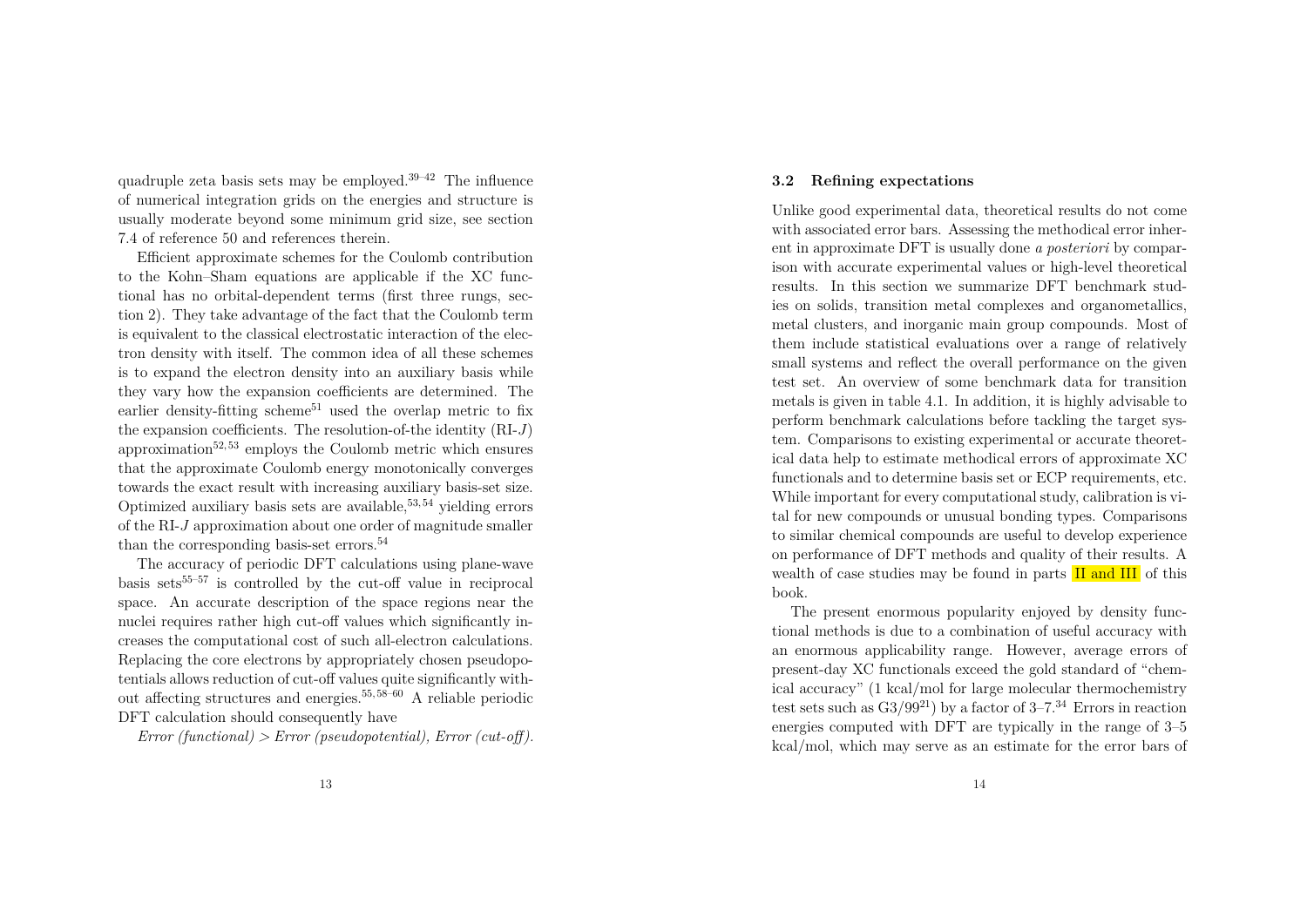modern DFT calculations. Other conservative error estimates are 1 pm for covalent bonding distances and 50–100 cm*−*<sup>1</sup> for vibrational frequencies (without scaling). Hence, it is important to define the expectations of a DFT calculation accordingly. The best average accuracy achievable with a given rung of Jacob's ladder is limited by the flexibility of the corresponding functional form. Seeking to obtain accuracy beyond this limit is like trying to wrap a smooth steel sheet around a delicate sculpture – it cannot possibly fit everywhere. Reducing methodical errors for a specific kind of chemical system and properties can lead to larger deviations in other cases. Many empirically fit functionals suffer from this shortcoming, since they are developed to minimize errors on a given training set of molecules and/or solids. For systems and properties outside the training set, errors may be considerable and careful validation of the methodology is indispensable. As a rule, interpolations between similar systems are usually smooth but extrapolations are prone to large and unpredictable deviations.

In contrast, errors of nonempirical functionals usually have a systematic tendency, e. g., bonding distances are usually overestimated and vibrational frequencies are mostly underestimated by PBE. This behavior makes it easier to estimate the target property. Moreover, relative quantities such as energy differences, bond length changes, or frequency shifts can be much more accurate with these functionals. Some semiempirical functionals also have this property, most notably B3LYP, due to extensive error cancellation. The good performance of B3LYP, especially for organic molecules, has been demonstrated in a large number of studies and made it the most-used XC functional of the past decade.<sup>61</sup> However, B3LYP shows larger and less systematic errors for transition metal compounds, and its accuracy decreases for larger molecules. $62, 63$ 

#### **3.3 Test sets**

The reliability of calculated properties clearly depends on how closely the method can match its physical model. Not so obvious is how closely that physical model resembles the experiment, and how large a difference between the two can be tolerated while still giving valuable results. To isolate the merits of one functional over another, test systems need to minimize complications (e.g. solvent, anharmonicity, thermal, and relativistic effects) that are generally handled with additional levels of modeling. For this reason, test calculations for molecules are generally gas phase, at 0 K, and with an appropriately large basis set. Corresponding experimental datasets should then also be from the gas phase, but adjusted (if possible) to represent 0 K, ground-state values. For (periodic) solids, the condensed phase is inherent to the model, but both thermal expansion and lattice defects must be addressed.

For small organic and main group molecules, several experimental datasets exist<sup>21</sup> that contain various gas phase heats of formation, bond energies, structures, and reaction barrier heights. larger molecules, and those containing transition metals, are severely underrepresented due to the difficulty of creating the vapor phase, and the extremely limited selection of analytical techniques (gas-phase electron diffraction, microwave, infrared, and photoelectron spectroscopy).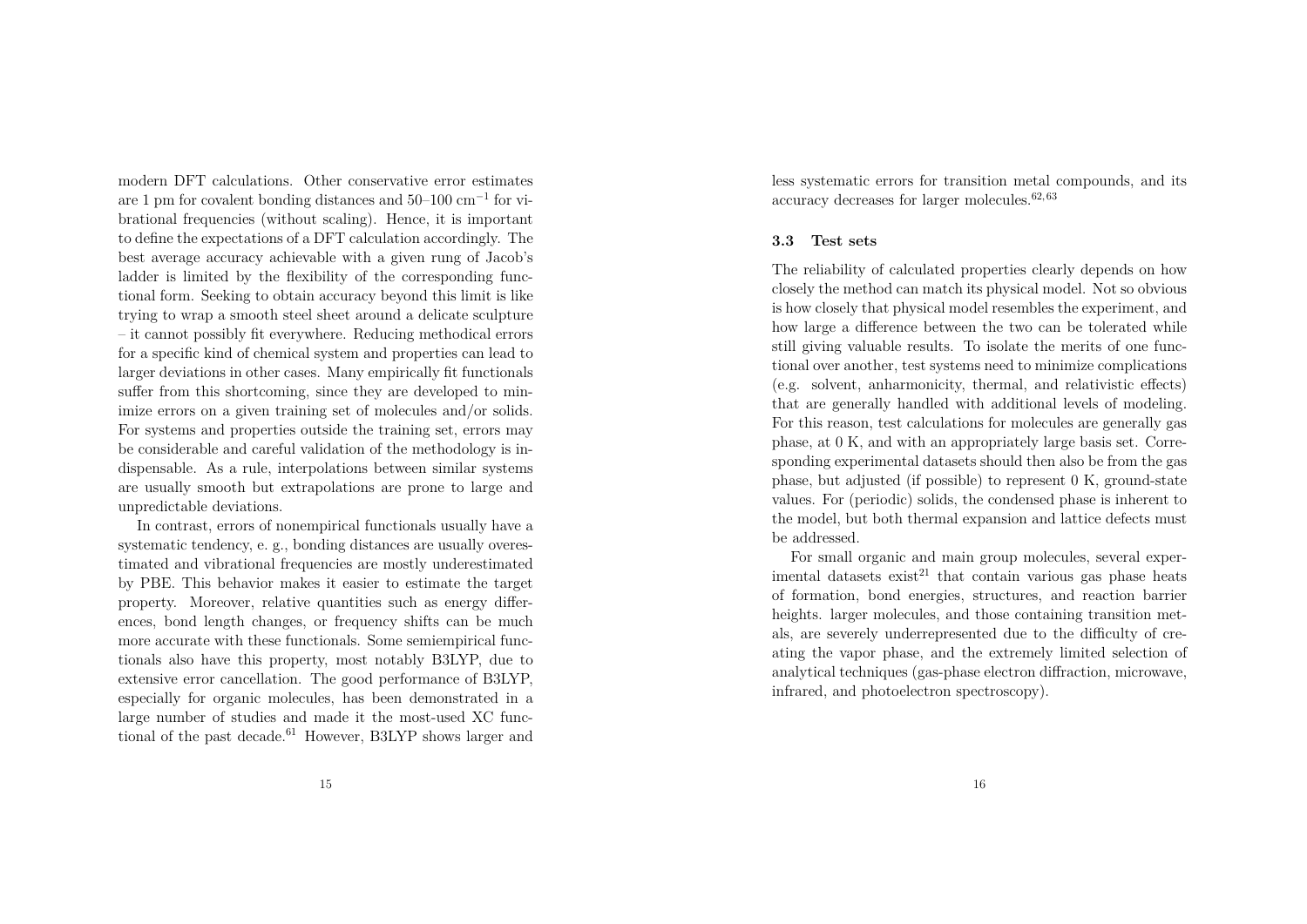|                    | pounds. Dissociation energies from reference 64. Bond lengths |  |
|--------------------|---------------------------------------------------------------|--|
| from reference 65. |                                                               |  |
|                    | Method AE, kcal/mol Bond lengths, pm                          |  |

Table 2: Comparison of XC functionals for transition metal com-

|                  | MЕ     | MAE  | МE      | <b>MAE</b> |  |
|------------------|--------|------|---------|------------|--|
| LDA              | 29.4   | 29.4 | $-2.63$ | 2.96       |  |
| <b>BLYP</b>      |        |      | 3.11    | 3.44       |  |
| <b>BP86</b>      | 8.9    | 10.3 | 0.98    | 2.11       |  |
| <b>PBE</b>       | 10.3   | 10.8 | 0.73    | 2.00       |  |
| <b>B3LYP</b>     | $-6.6$ | 12.0 | 1.17    | 2.15       |  |
| PBE <sub>0</sub> |        |      | $-1.05$ | 1.81       |  |
| <b>TPSS</b>      | 7.8    | 10.2 | 0.77    | 1.91       |  |
| TPSSh            | 1.3    | 9.7  | 0.04    | 1.69       |  |

### **4 Which system do I have?**

As explained above, many functionals have been fit for specific systems, or kinds of systems, so it is important to know which features are relevant to the system one is treating.

#### **4.1 Transition Metal Complexes and Organometallics**

Applications of density functional methods to transition metal complexes and organometallic compounds have been growing over the last two decades. A number of review articles have appeared on the topic.<sup>4, 5, 7, 9, 11, 50, 69–72</sup> In this section we focus on recent benchmark studies comparing the accuracy of different XC functionals for thermochemistry, molecular structures, and reaction barriers. Systematic studies are performed on relatively small isolated molecules and ions for which accurate gas phase Table 3: Bond dissociation energies in kcal/mol of metal carbonyls  $M(CO)_6$ ,  $M = Cr$ , Mo, W.<sup>66</sup> TZVPP basis sets<sup>40</sup> were used along with Stuttgart-Cologne effective core potentials<sup>67</sup> for Mo and W. Zero-point energy corrections were computed with PBE0 functional and TZVPP basis sets. Experimental dissociation energies from reference 68.

| Method           | Cr(CO) <sub>6</sub> | $Mo(CO)_{6}$ | $W({\rm CO})_6$ |
|------------------|---------------------|--------------|-----------------|
| LDA              | 57.1                | 51.6         | 56.2            |
| <b>BLYP</b>      | 34.4                | 33.8         | 38.2            |
| <b>BP86</b>      | 40.6                | 38.5         | 43.1            |
| <b>PBE</b>       | 42.6                | 39.9         | 44.6            |
| <b>B3LYP</b>     | 34.1                | 34.3         | 39.1            |
| PBE <sub>0</sub> | 40.7                | 39.1         | 44.2            |
| <b>TPSS</b>      | 41.3                | 39.9         | 44.8            |
| TPSSh            | 40.5                | 39.5         | 44.5            |
| Exp.             | $36.8 \pm 2$        | $40.5 \pm 2$ | $46.0 \pm 2$    |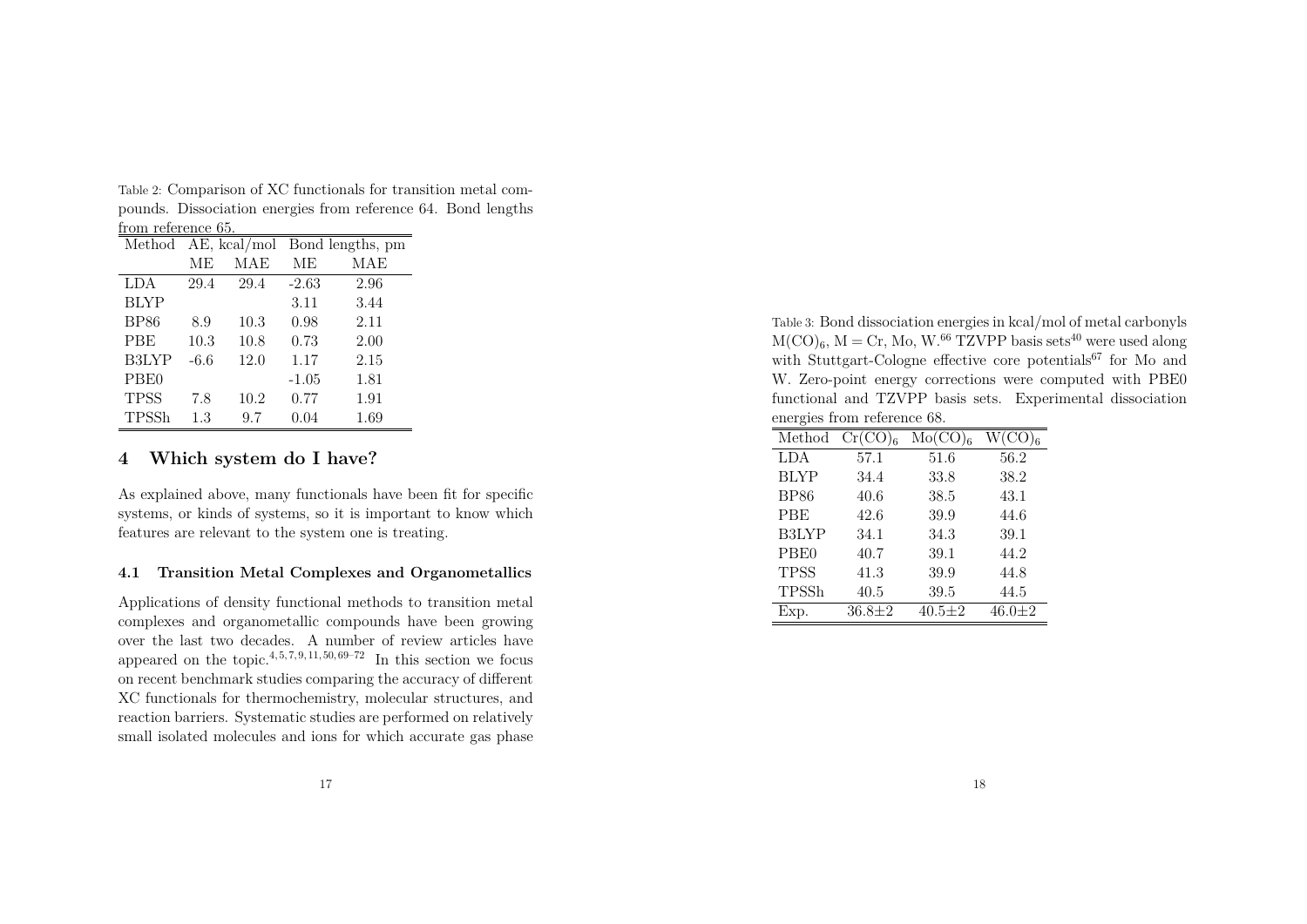data exist. Even though most inorganic compounds of actual interest are larger and more complex than the test set examples, they represent many important bonding situations and provide guidance for real-world applications.

Most thermochemical comparisons include atomization energies and bond dissociation energies; results of a recent study including 18 dissociation energies of 3d transition metal compounds are shown in table  $4.1<sup>64</sup>$  Other studies<sup>73,74</sup> reached similar conclusions. LDA was shown to be least accurate, showing the typical overbinding tendency. GGAs correctly lower the dissociation energies and reduce the overbinding errors to 5–10 kcal/mol. Within the second rung, the performance of BP86 and PBE functionals is very similar, while BLYP typically yields lower dissociation energies.<sup>73</sup> The meta-GGA functional TPSS improves slightly upon GGA functionals, further reducing the overbinding tendency whereas the spread of the errors is essentially unchanged. Inclusion of exact exchange in hybrid functionals has the effect of weakening the bonds and usually improves agreement with experiment. Dissociation energies of small molecules are typically accurate to  $3-5$  kcal/mol with hybrid functionals. The TPPSh functional is closest to experiment in this study.

It should be noted, however, that atomization energies are rarely used as such in DFT applications. More relevant for chemistry are reaction energies and relative stabilities, which are more accurate due to error cancellation. The largest errors of semilocal functionals are typically in atoms, and atomization energies fully include these errors while reaction energies and energy differences are affected much less. If only the dissociation energies of table 4.1 that involve no free atoms are considered,

mean absolute errors of GGA and meta-GGA functionals are reduced to typically  $3-5$  kcal/mol.<sup>64</sup> Errors of hybrid functionals are somewhat larger for this test set, but are usually also in the range of  $3-5$  kcal/mol.<sup>5,71</sup>

A large amount of thermochemical data has been compiled for ligand dissociation reactions. We cite studies on carbonyl complexes,  $68, 75$  substituted carbonyl complexes,  $6, 76, 77$  polynuclear clusters,<sup>78</sup> metal hydrides and small organometallic compounds.5, 79, 80 As an example we consider the first ligand dissociation energies of homologous metal hexacarbonyls  $M(CO)_{6}$ ,  $M = Cr$ , Mo, W, which are well characterized experimentally in the gas phase. $68$  The first ligand dissociation energies describe the reaction  $M(CO)_6 \rightarrow M(CO)_5 + CO$  and are shown in table 4.1. LDA again strongly overestimates the bond energies. The results of GGA, meta-GGA, and hybrid functionals agree to within 2 kcal/mol among each other; deviations from experiment are less than 4 kcal/mol for  $Cr(CO)_{6}$  and less than 2 kcal/mol for  $M(CO)_6$ ,  $M = Mo$ , W. A striking exception is the BLYP functional which underestimates the binding energy by 2–5 kcal/mol and passes on the underbinding to B3LYP.

Errors of approximate functionals may be offset by neglect of relativistic effects which are particularly significant in heavy elements. Relativistic corrections increase bond strengths by about 10 kcal/mol in 5d transition metal compounds, while the stabilization is only about 1 kcal/mol in 4d transition metals and almost negligible for 3d transition metals.<sup>9</sup> Neglect of relativistic effects in 5d compounds artificially weakens the bonds and partially cancels the overestimation typical to LDA and to a smaller amount to GGA functionals. Indeed, a non-relativistic calculation predicts  $W(CO)_{6}$  to be more weakly bound than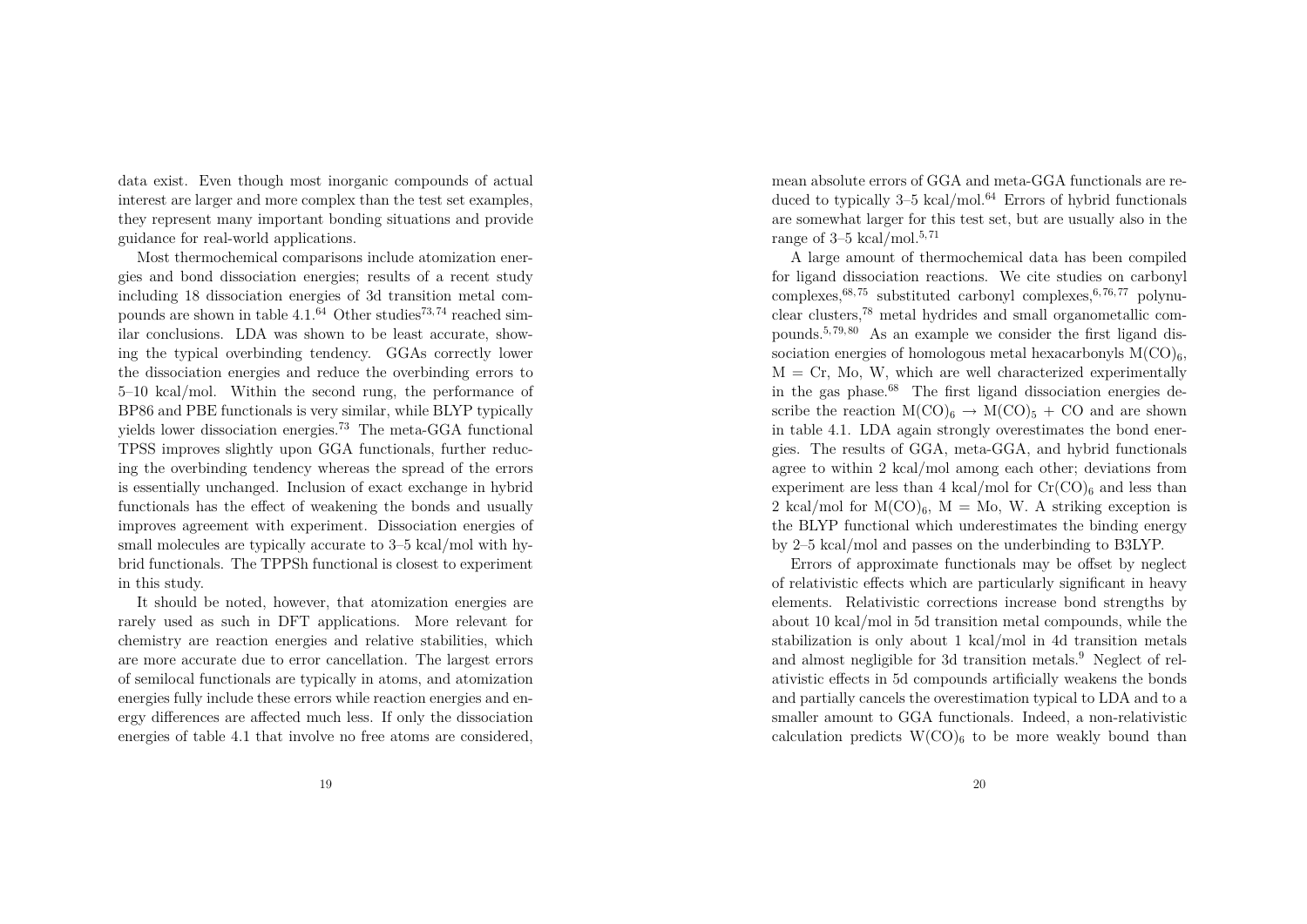$Cr({\rm CO})_6$ .<sup>75</sup> A significant part of relativistic stabilization is due to scalar relativistic effects, which can be captured by using relativistic effective core potentials (ECPs) at little additional computational cost.<sup>6</sup> An extensive discussion of relativistic effects may be found in ia610.

Critical tests for DFT methods are energy differences between states of different spin. Ground state configurations of transition metal atoms,  $64, 81$  spin-state splittings in mononuclear transition metal complexes, $82,83$  and exchange couplings in binuclear complexes  $84,85$  are very sensitive to the choice of the XC functional. Functionals that do not include exact exchange significantly stabilize low-spin states, while the Hartree–Fock (HF) method and hybrid functionals favor high-spin states. Moreover, it has been shown that the energy difference between the high-spin state and the low-spin state increases linearly with the amount of exact exchange in many mononuclear  $82,86$  and binuclear  $84$  transition metal complexes. The optimal range of mixing coefficients was determined as  $10-15\%$  exact exchange.<sup>86</sup>

A series of recent studies provides an extensive assessment of molecular structures of 3d, 4d, and 5d transition metal complexes.65, 87, 88 LDA underestimates bond lengths by as much as 3 pm. The GGA functionals BP86 and PBE give very similar results, which are within 1 pm of experimental data, while BLYP predicts bonds to be significantly too long and offers no improvement over LDA. For coordinatively bound ligands such as NH<sub>3</sub> or halides, larger deviations up to 3–5 pm have been found with GGA functionals.<sup>11</sup> The meta-GGA functional TPSS performs quite similarly to PBE. Hybrid functionals predict bonds to be slightly too long, but are generally in very good agreement with experiment. The choice between GGA/meta-GGA func-

tionals and hybrid functionals depends on the row of the transition metal. Complexes of 3d elements are better described by  $GGA/meta-GGA$  functionals<sup>87</sup> while hybrid functionals yielded somewhat smaller deviations from the experiment for 4d and 5d element compounds.65, 88 Particular care must be taken if the computed bond lengths are compared to experimental xray data. The deviations between the gas-phase structures and crystal structures are usually moderate for neutral molecules and singly-charged ions. In contrast, for multiply charged ions, the presence of counterions and crystal packing effects shrink the bond lengths by as much as 2–10 pm and should be taken into account by including the counterions or by using continuum solvation models.

The accuracy of DFT predictions of reaction energy barri $ers^{69,70,89}$  has been assessed in a number of benchmark studies, mostly using organic reactions as test examples.  $90-94$  The general observation is that LDA systematically underestimates activation energies of bimolecular reactions by as much as 10– 20 kcal/mol. In contrast, barrier heights of unimolecular processes such as conformational changes or electrocyclic reactions are much better reproduced by LDA. The underestimation of activation energies by LDA may be understood in terms of differential XC effects which favor the delocalized transition state structures relative to the more compact electron density distributions of the reactants. This effect is large for associative bimolecular reactions or bond dissociations but plays a minor role for torsional barriers.<sup>95</sup> In most applications, however, LDA is deemed not accurate enough for activation energies. GGA and meta-GGA functionals improve upon LDA for reaction barriers, reducing the absolute errors to 5–10 kcal/mol.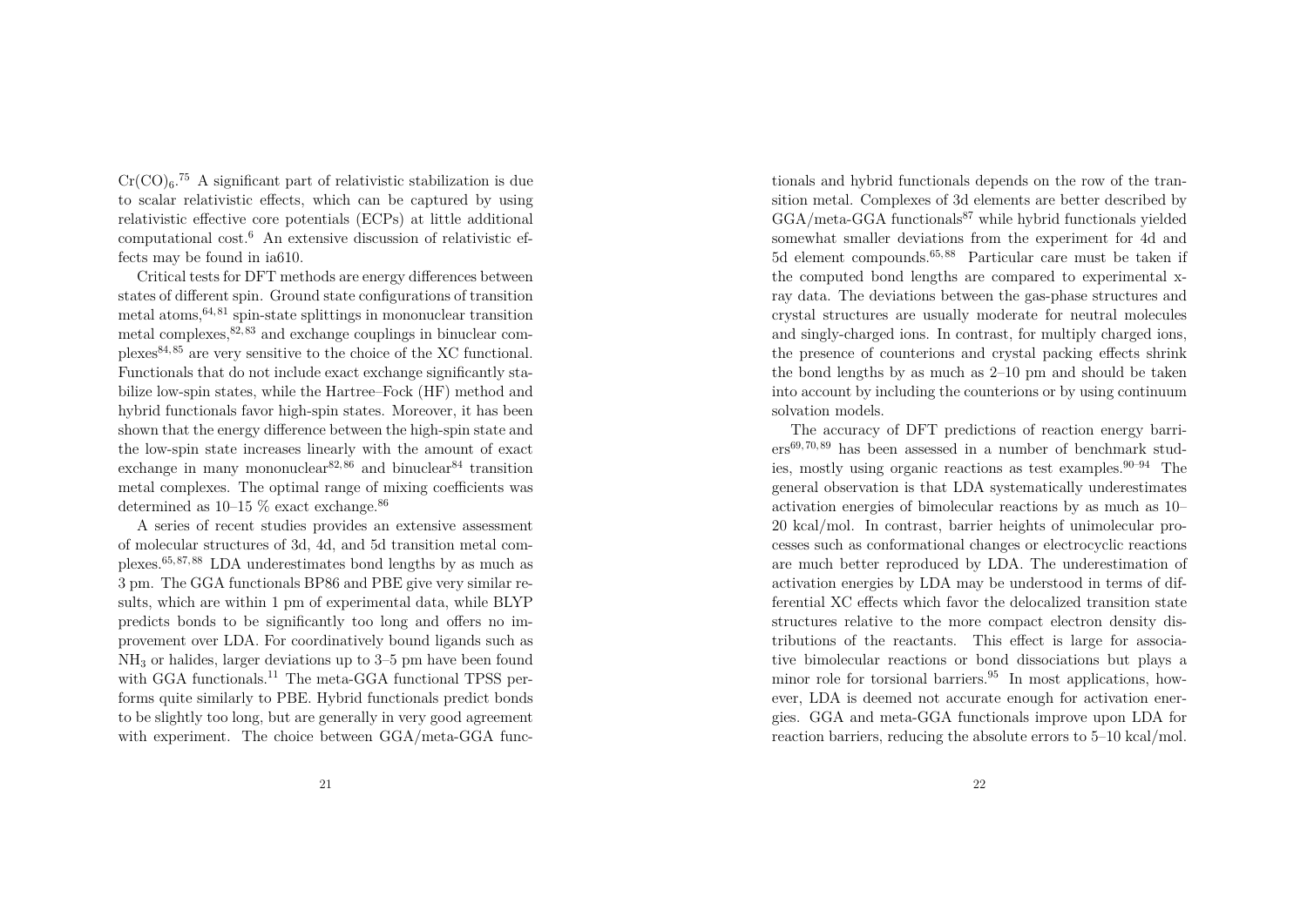While they still systematically underestimate activation energies, GGA and meta-GGA functionals usually yield transitionstate structures in good agreement with accurate post-HF correlation methods. $91,93$ 

The preference of LDA for higher-coordinated, more delocalized transition state structures (which is inherited by GGA and meta-GGA functionals) is attributed to spurious self-interaction. This explanation is corroborated by the much improved accuracy of self-interaction corrected (SIC) XC functionals.<sup>96</sup> Inclusion of exact exchange in the hybrid functionals partially ameliorates the self-interaction problem and leads to useful estimates of activation energies, which are accurate to ca. 5 kcal/mol. It was argued in several studies, that increasing the amount of the exact exchange to 40–50 % significantly improves the agreement with experimental activation barriers. Besides the BHLYP functional of Becke<sup>97</sup> a series of "special purpose" functionals was developed for chemical kinetics calculations.98, 99 We note, however, that these functionals, while in general increasing and thus improving reaction barrier heights $98-101$  perform rather poorly for minimum structures and energetics.<sup>37, 101</sup> Exchange-correlation functionals with a high percentage of exact exchange are particularly problematic for transition metal compounds $87,102$  and yield unreliable spin state splittings.<sup>82</sup>

#### **4.2 Metal and Semiconductor Clusters**

Inorganic clusters vary in their metallic content, from molecules with a noticeable abundance of metal atoms, to small chunks of an extended solid, perhaps with an organic ligand coating. No well-defined test sets exist, and what data are available tends to be strongly affected by real experimental conditions. One would expect that the recommendations for molecular coordination and organometallic compounds of the previous section should be an excellent starting point for clusters. A major caveat is that cluster cores tend to behave like the solids from which they are derived (often the whole point of synthesizing the cluster), and so, if metallic, functionals that are incorrect for the uniform gas will fail badly here (see next section).

DFT calculations on large clusters are still highly demanding, and it is not unexpected that systematic comparisons of the application of various functionals are rare. One such study<sup>103</sup> invokes very high symmetry to enable efficient computation of phosphorus and arsenic allotropes based on  $(X_2X_8)_n$  and  $(X_2X_{10})_n$ polymeric structure types. As there was no reliable experimental data for these clusters, spin-component-scaled MP2 (SCS- $MP2$ <sup>104</sup> energies at B3LYP geometries were chosen as a reference. It was found that standard MP2 overestimated the stability of P<sub>120</sub> by 16.5 kJ/mol per P<sub>4</sub> equivalent (495 kJ/mol total error), and  $As_{120}$  by 18.8 kJ/mol per As<sub>4</sub>. B3LYP, on the other hand underestimates their stabilities by 32.2 kJ/mol (per  $P_4$ ) and 45.7 kJ/mol (per As<sub>4</sub>). BP86 does surprisingly well with underestimations of 16.0 kJ/mol  $(P_4)$  and 33.7 kJ/mol  $(As<sub>4</sub>)$ . These errors are attributed to an overcorrection  $(MP2)$ or neglect (B3LYP, BP86) of dispersion. B3LYP-D (empirical dispersion terms added to B3LYP) has roughly the same error magnitude as B3LYP, but on the other side of SCS-MP2.

Another paper<sup>105</sup> critically evaluated the use of B3LYP for MnO clusters related to the oxygen-evolving complex in photosystem II (see ia192). They determined that the B3LYP optimized geometries of model compounds could faithfully reproduce the X-ray crystal structures of those same models. Calcula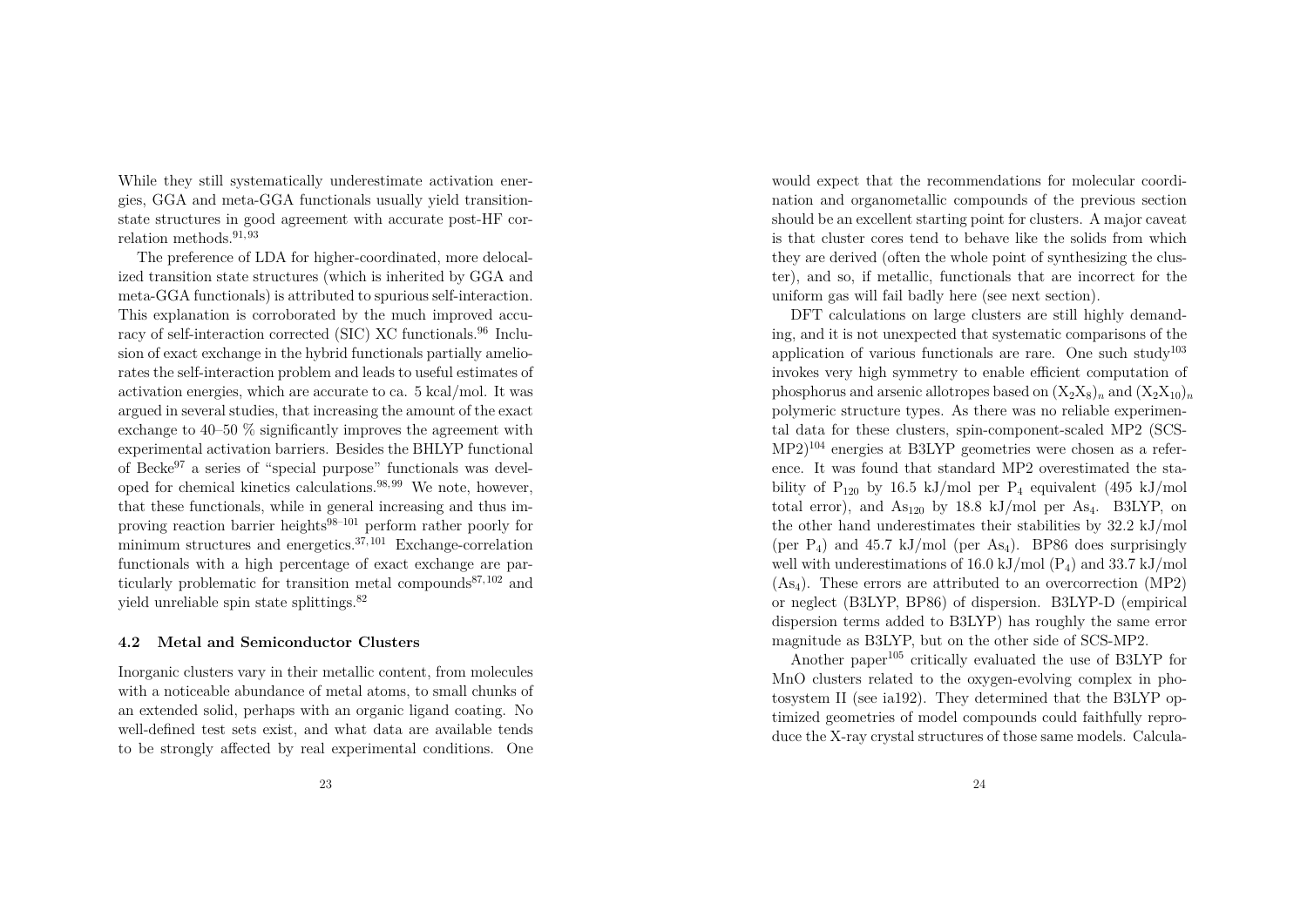tions of simplified (ligand-truncated) structures deviated more significantly, but the  $Mn_rO_\nu$  cores were still within a few pm in bond distance and a few degrees in bond angles. More importantly, the high-spin low-spin splitting was completely incorrect. This particular hybrid functional severely overstabilizes the high-spin state.

#### **4.3 Extended Solids**

The natural choice of basis functions for (non-hybrid) DFT calculations on periodic systems are periodic plane waves. This basis can be systematically improved by adding functions with ever shorter wavelengths (thus higher energy), up to a cutoff energy. Compared to Gaussian- or Slater-type basis functions, integral evaluation is extremely quick. However, this is balanced by the relatively huge number of plane waves needed to reach the same level of energy accuracy. The large number of basis functions also makes the Hartree-Fock exact exchange calculations needed for hybrid functionals extremely costly. Switching to the standard AO-based basis sets normally used for molecules is possible, but they tend to have diffuse tails that are inappropriate for solids and must be truncated and re-optimized.

In a test of 8 simple, main-group solids,  $30,106$  LSDA overestimated cohesive energies by 0.7 eV/atom on average, PBE was almost exact (-0.04 eV/atom), while the solids-oriented PBEsol<sup>22</sup> and SOGGA<sup>30</sup> overestimated by 0.26 and 0.30 eV/atom, respectively. The TPSS meta-GGA brought the overestimation down to 0.17 eV/atom. The direct calculation of cohesive energies involves the energy difference between the energy of the solid and the energy of its free constituent atoms, two extremes of chemistry that limited functional forms simply cannot model well simultaneously. Far more important and useful are relative energies of solid phases, which are more closely related to lattice constants (see below), where functionals with diminished gradient dependence (PBEsol and SOGGA) should do much better.

Hybrid functionals including LYP correlation tend to perform worse than non-hybrid GGAs due to LYP's failure to handle the uniform electron gas limit, which is most relevant for metals and small-gap semiconductors. For main-group metals, hybrids tend to fail, and for transition metals, fail miserably. This is where recovering the uniform gas limit becomes important.

Most structural test sets used to compare functionals are heavily biased toward simple crystals with few structural parameters not fixed by space group, and most of those are cubic or tetragonal. Still, as many properties of the solid are sensitive to lattice constants (e.g. bulk moduli and magnetic coupling), getting them right is critical. A set of 18 such solids (4 main group metals, 4 transition metals, 5 semiconductors, and 5 ionic solids), with lattice constants from 3.451 to 5.646 Å, has been used to evaluate several non-empirical functionals.22, 30, 106 LSDA consistently underestimates the lattice constant, on average by about 1%, while GGA PBE and meta-GGA TPSS overestimate by about the same amount. The reformulation of PBE for solids, PBEsol,<sup>22</sup> halves the error of TPSS and shifts the error distribution for metals close to 0 (as likely to underestimate as to overestimate), but still consistently overestimates the size of the unit cell for semiconductors and ionic solids. SOGGA, a more elaborate derivative of PBE containing bits of RPBE<sup>29</sup> and PBEsol that also is directed at solids, shifts the error distribution of all but transition metals (which it generally underestimates) close to zero, with a similar absolute error to PBEsol. Bulk moduli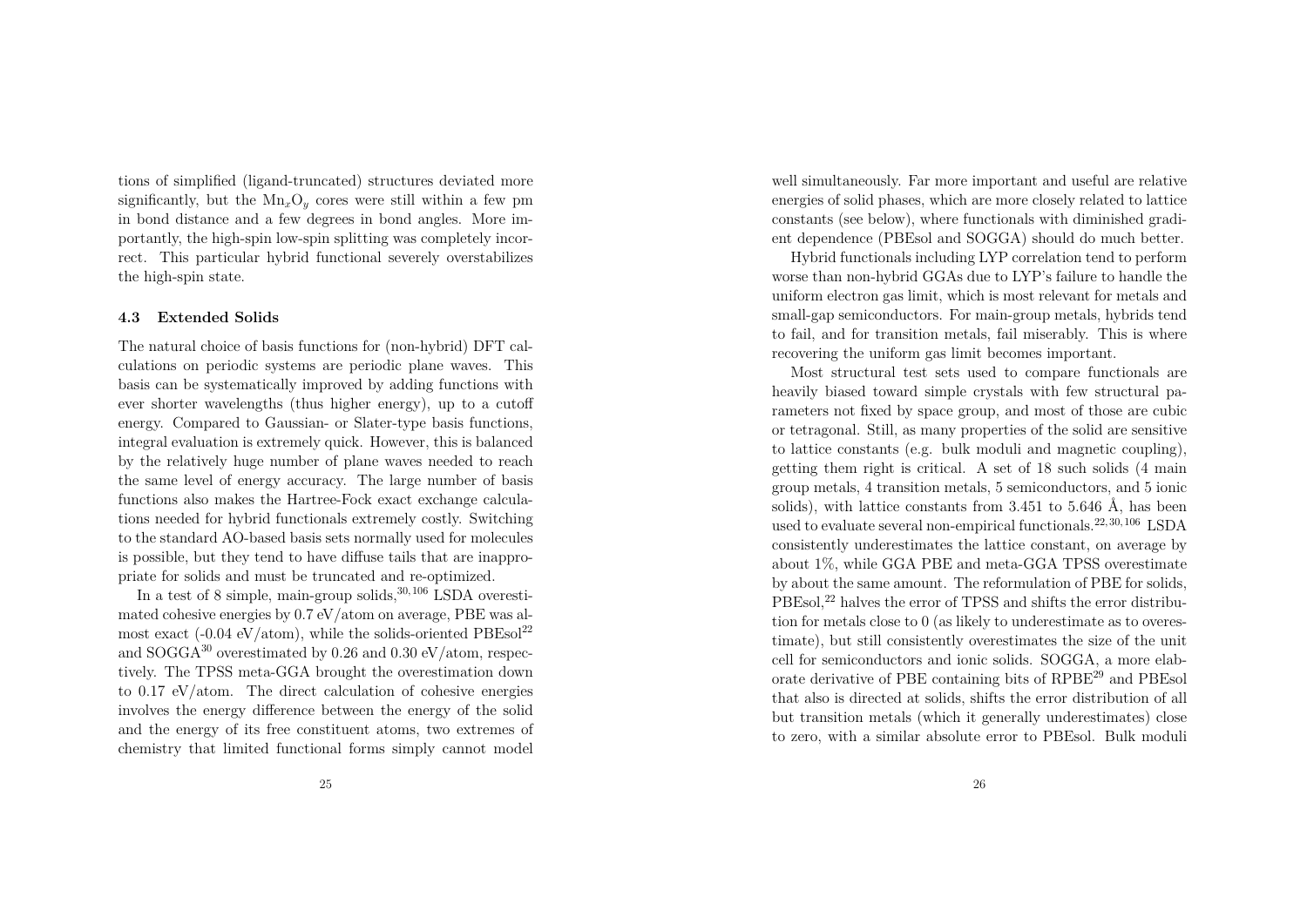are about 15% too large for LSDA, half that (and too small) for anything else.

Lattice constants in the more extensive SC/40 test set for semiconductors are best matched with hybrid functionals. The LSDA, PBE, TPSS, and HSE average errors are (respectively) -4.6, 7.6, 6.3, and 3.5 pm. Although it was not tested with this particular set, PBEsol should reduce the overestimation of unit cell size of PBE, but will almost certainly have the same severe underestimation of the band gap.

Perhaps the most useful property of an insulating solid to predict is its fundamental gap. This is  $I - A$ , the difference between ionization energy and electron affinity for a macroscopic chunk of that solid. This gap would be given exactly by adding and removing an electron from such a chunk, if we had the *exact* XC functional. On the other hand, the Kohn–Sham band gap, defined as the HOMO–LUMO difference, is *not* equal to the fundamental band gap, even with the *exact* XC.<sup>107</sup> While the HOMO energy computed with the exact XC functional is equal to the negative ionization potential *I*, the LUMO energy is not equal to the electron affinity *A*, even when the exact functional is used. In general the Kohn–Sham band gap is smaller than the fundamental gap and, in an extreme case (Mott insulator), can vanish, while correlation effects still make the solid an insulator.

Semi-local functionals suffer from self-interaction, and over delocalize electrons. In these approximations,  $I - A$  collapses to the KS band gap as the cluster size grows. The most notorious case is the indirect band gap of Si, which LDA underestimates by about 50%. Inclusion of some fraction of exact exchange would help localize the electrons in the cluster calculation, slightly improving  $I - A$ , but not by much.

However, many hybrid functionals give better estimates for  $I - A$ . This is because the Hartree–Fock (HF) gap is typically much *larger* than  $I - A$ . (The HF gap is *not* a KS gap). By mixing a small fraction of HF exchange with a semilocal approximation, one gets a hybrid gap that is about right. Unfortunately, it is not even remotely clear that there is an optimal fraction to add. It is tempting to adjust the hybrid fraction to get the right band gap, but this risks destroying the accurate description of the rest of the system. Until functionals with the ability to dynamically (and rationally!) adapt the fraction of HF to local conditions are available<sup>108</sup> it is better to use a non-hybrid functional with good solids performance (PBE *→* PBE0, TPSS *→* TPSSh), accepting that the gap is too low. Another alternative is to use a functional specifically designed to be computationally efficient with periodic systems, such as  $HSE$ ,  $32,109$  a derivative of PBE with only short-range HF exchange.

In reference 110, an extensive selection of 40 main group semiconductors (SC/40) was evaluated with LSDA, PBE, TPSS, and HSE. As expected, the non-hybrids underestimated the band gap on average by 1.14, 1.13, and 0.98 eV respectively, whereas the hybrid HSE was too low by only 0.17 eV. The experimental gaps of InAs (0.41 eV) and InSb (0.23 eV) were very well reproduced by the hybrid (0.39 and 0.29 eV), but disappeared with the other functionals.

The general recommendations given above may work fine for high-symmetry crystals with one or two atoms per unit cell, but what about non-cubic systems with larger unit cells? One particularly difficult example is  $CeO<sub>2</sub>$  and  $Ce<sub>2</sub>O<sub>3</sub>$ .<sup>111</sup> The fluoritestructure  $CeO<sub>2</sub>$  is an insulator with a band gap measured at 6.0 eV. LSDA and PBE underestimate by around 0.4 eV, while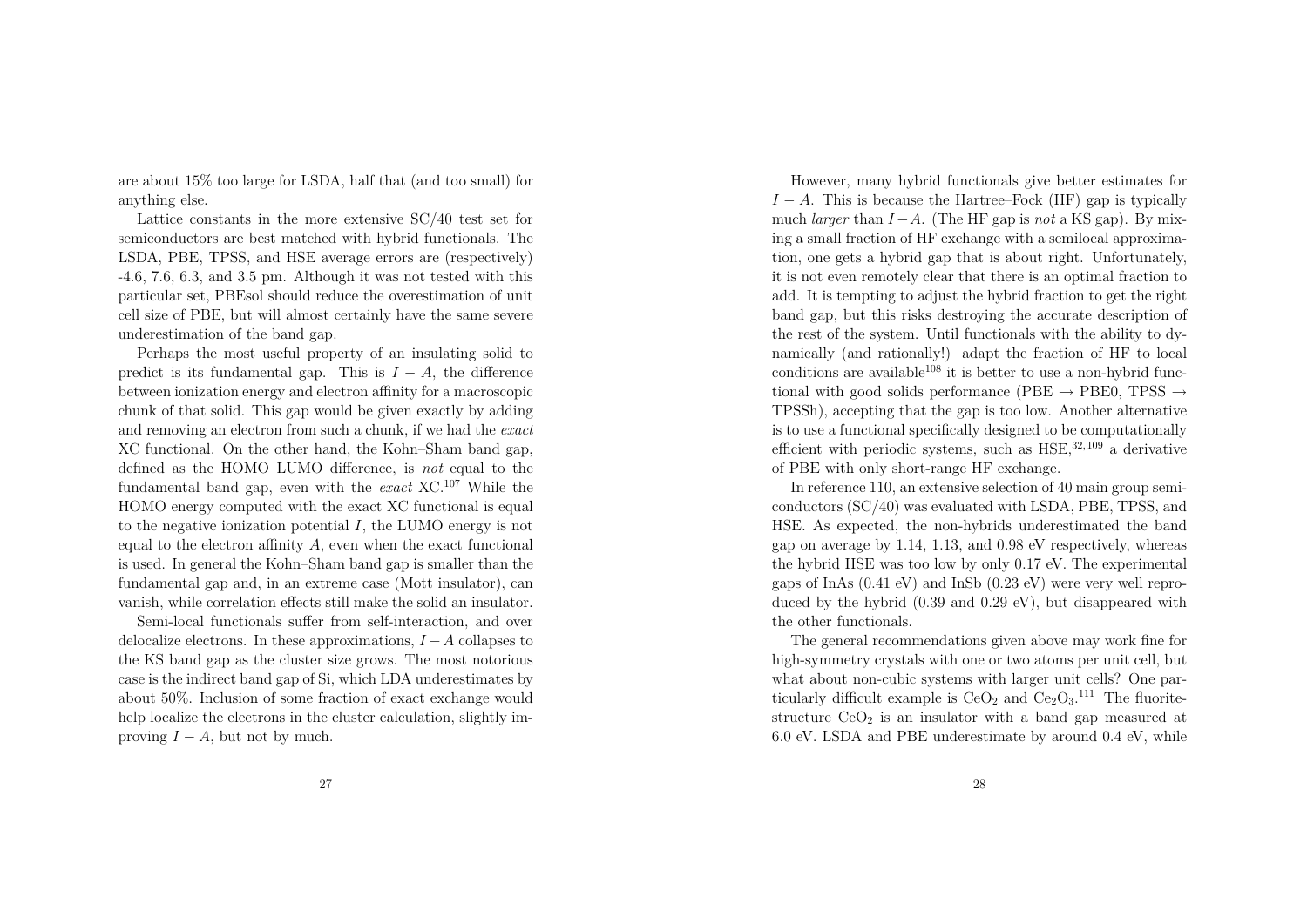PBE0 and HSE overestimate this gap by a surprising amount (gaps of 7.93 eV and 6.96 eV respectively). For cell volume, the hybrids underestimate by only 1.1%, while LSDA is too small by 2.2% and PBE too large by 3.3%.

 $Ce<sub>2</sub>O<sub>3</sub>$  is much more complex due to the additional electron per cerium atom placed in the 4f electron band in the middle of the 6 eV gap. In the real system, these electrons are antiferromagnetically coupled, and the band gap is 2.4 eV. The hybrids get the gap about right (PBE0: 3.5 eV; HSE: 2.5 eV) and correctly predict the anti-ferromagnetic coupling to be more stable (by 6 and 5 meV). LSDA and PBE incorrectly predict  $Ce<sub>2</sub>O<sub>3</sub>$ to be a metal or semi-metal and stabilize ferromagnetic coupling by 60 and 110 meV respectively. Geometrically, the hybrids give a unit cell volume for this cerium oxide also 1% too small, but LSDA and PBE shrink significantly to 8.9% and 2.7% too small. The free parameters for Ce and O positions are also noticeably closer to experiment in the hybrids than PBE, and LSDA is significantly off. Thus, for  $Ce<sub>2</sub>O<sub>3</sub>$ , hybrid functionals correct qualitative errors of GGAs.

## **5 Various directions in DFT development**

There are always many different and new ideas being proposed and tested in DFT development, and it is impossible to report them all. Here we provide a sampling of some of those relevant to inorganic and bioinorganic chemistry.

#### **5.1 Semi-local functionals**

Universal GGAs such as PBE work for a wide range of systems, but their accuracy is limited. There is a growing awareness

that this limitation may be caused by the restrictive functional form of GGAs.<sup>112</sup> One approach is to devise GGAs that are specialized for certain classes of compounds. The recently proposed PBEsol GGA<sup>22</sup> is an example of this strategy: PBEsol recovers the original gradient expansion for exchange, and its correlation piece is adjusted to reproduce jellium surface energies accurately.<sup>113</sup> Due to its diminished gradient dependence, PBEsol is biased towards solids and yields better lattice constants and other equilibrium properties of densely packed solids than PBE.<sup>114</sup> However, PBEsol is generally less accurate for molecular bond energies, although molecular bond distances are comparable to PBE.<sup>30</sup> The best of both worlds requires a more flexible functional form and can only be achieved at the meta-GGA level. For example, the TPSS meta-GGA combines accurate molecular properties and good surface energies.<sup>106, 115</sup>

Certain chemical applications benefit from the diminished gradient dependence of PBEsol. For example, energy differences between sterically crowded and linear alkanes and other stereoelectronic effects are improved by PBEsol.<sup>116</sup> A striking example from inorganic chemistry is the 2D-3D transition in gold cluster anions  $Au_n^{-117}$  This phase transition, which occurs at an unusually large number of  $n = 12$  gold atoms, plays a crucial role for the catalytic activity of small gold clusters. PBEsol, TPSS, and, maybe surprisingly, LSDA correctly predict the transition to occur at  $n = 12$ , while most GGAs and hybrid functionals fail.<sup>118</sup> This suggests that a diminished gradient dependence and accurate jellium surface energies are important for dimensionality transitions in finite molecular clusters. However, all attempts to improve accuracy by applying different functionals to different situations<sup>119</sup> eventually fail, because such schemes cannot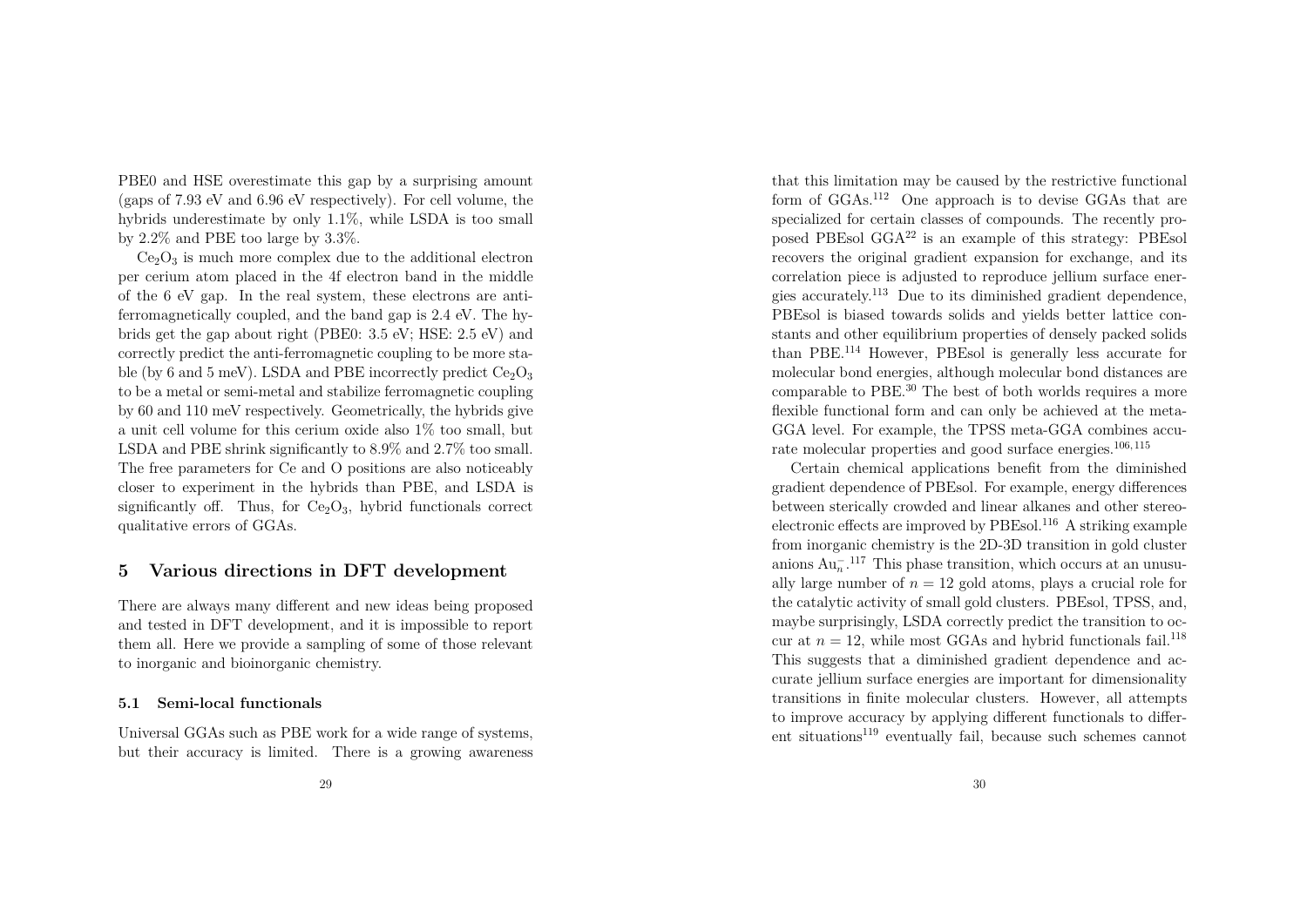handle more general systems that include both situations (see section 4).

#### **5.2 Self-interaction correction**

It has long been known that spurious Coulomb interaction of an electron with its own charge distribution severely limits the accuracy of molecular properties computed using semi-local functionals.<sup>120</sup> While the notion of self-interaction depends on the basis of molecular orbitals used and is therefore not unique, necessary conditions for self-interaction freedom of XC functionals may be found. A simple condition is one-electron self-interaction freedom, which states that, for a one-electron system, exchange should completely cancel the Coulomb energy and correlation should vanish, because there is no electron interaction in this case.<sup>13</sup> Recently, "many-electron self-interaction freedom" has been associated with linearity of the ground-state energy as a function of the electron number  $N$  for non-integer  $N$ .<sup>121</sup> This condition is strongly violated by semi-local functionals, which is related to the well-known failure of these functionals to describe one- and three-electron bonds,<sup>122</sup> localization vs. delocalization,  $64, 123$  e.g. in mixed-valence compounds, and charge transfer complexes. Yang et al. have proposed a functional that is more many-electron self-interaction free and improves upon most of these shortcomings, but is heavily parameterized.<sup>124</sup> The use of exact exchange is another way to remove most many-electron self-interaction error, but popular hybrids include only a fraction of exact exchange.

Charge transfer is a fundamental process for the conversion of electrical, mechanical, or light energy into chemical energy and vice versa. Unfortunately, most conventional density function-

als are troubled by self-interaction error when applied to these problems. Van Voorhis and co-workers have developed a simple and useful solution to this problem by constraining charges to certain parts of a molecule.125–127 This constraint leads to an extra "constraint potential" which is added to the external potential of the nuclei and enforces the proper charge distribution. But at present it is unclear how to merge this method with standard DFT calculations in an ab initio fashion.

#### **5.3 Hybrid Functionals**

Recently, a number of range-separated hybrid functionals have been proposed. These functionals separate the electron Coulomb interaction into a short- and a long-range part by a switching function, usually an error function.<sup>128, 129</sup> After that, different approximations are used for different interaction ranges. At short range, most functionals contain a high fraction of GGA exchange, while at long range, a high fraction of exact exchange is typical.130–132 In contrast, the screened exchange HSE hybrid uses an inverse range separation.<sup>32</sup> Post-HF correlation methods such as configuration interaction  $(CI)^{129, 133}$  and coupled cluster  $(CC)^{134,135}$  have also been proposed for the long-range part. The underlying hypothesis of range-separated hybrids is that semi-local functionals work best at short electron separations. Indeed, range-separated hybrids improve over global hybrids in certain properties, e.g. for long-range charge transfer excitation energies.<sup>136, 137</sup> Fine-tuning is possible by multiple range separation.138, 139 However, the range separation procedure introduces at least one additional empirical parameter that may not be system-independent.

Another related class of functionals are local hybrids.<sup>140–143</sup>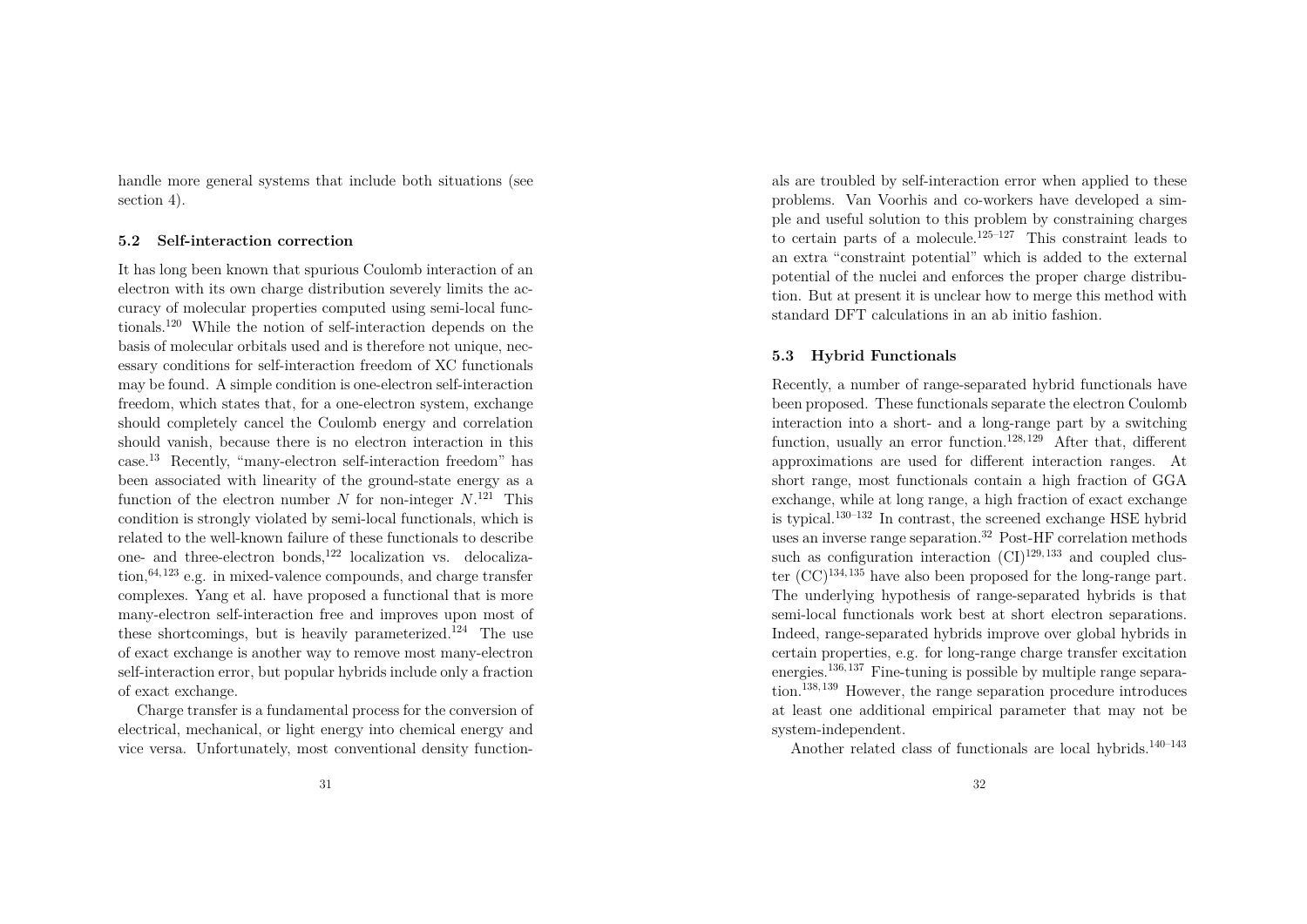These "hyper-GGAs" use a hybrid mixing coefficient that depends on local ingredients such as the density and its gradients and multiplies the exchange energy density. While this additional freedom seems appealing, the proper behavior of these functionals in various regions of space is difficult to control.<sup>108, 144</sup> At the same time, local hybrids are computationally even more demanding than global hybrids because they require evaluation of the exact exchange energy density on the molecular grid.

A new global hybrid of the empirical kind is Grimme's Becke three-parameter hybrid with second order perturbation correction (B2PLYP).<sup>37</sup> This functional is a re-parameterized B3LYP hybrid mixed with MP2 correlation. B2PLYP seems to improve upon both B3LYP and MP2, especially for organic main-group chemistry,<sup>145, 146</sup> and has successfully been applied to a number of molecular properties.147, 148 Unfortunately, B2PLYP is not the method of choice for small-gap problems such as many transition metal compounds, metal clusters, and radicals. The MP2 correlation part has a much steeper formal *N*<sup>5</sup> scaling of computational cost with the system size than GGA correlation functionals, although this is significantly alleviated by approximations such as RI-MP2.<sup>149</sup>

#### **5.4 Dispersion Effects**

Long-range dispersion effects are notoriously difficult to capture with semi-local functionals. Due to their dependence on the *local* density at a given point in space **r** and other local ingredients, these functionals cannot account for XC effects due to the presence of electrons in remote parts of a molecule. Ad hoc attempts have been made to correct this by adding a van der Waals attraction between the nuclei to the nuclear potential energy, in the spirit of classical force fields.<sup>150–154</sup> Just like force fields, these methods can give accurate results for a restricted class of compounds, but their successful use generally requires extensive calibration and expert knowledge.

Becke and Johnson recently presented a semi-classical argument to derive dispersion coefficients from the exchange-hole dipole moment.<sup>46, 155</sup> They integrated their model into a new general purpose functional called DF07 that includes dynamical, non-dynamical, and dispersion interactions.<sup>156</sup> DF07 contains 100% of exact exchange and is remarkably accurate for a wide range of energetic and kinetic data of main-group compounds with relatively few empirical parameters.<sup>157</sup>

A fully non-local non-empirical dispersion correction to GGAs was proposed by Langreth, Lundqvist, and co-workers in 2004.<sup>158, 159</sup> This functional explicitly depends on the densities and their gradients at all pairs of coordinates (**r***,* **r** *<sup>0</sup>*) and exhibits qualitatively correct behavior for non-overlapping subsystems. Promising results for a number of van-der-Waals complexes have been reported.<sup>160</sup> Open questions include sensitivity of the results to the choice of short-range GGA, and ways to reduce the cost of the required six-dimensional numerical quadrature.<sup>161</sup>

#### **5.5 Random-Phase Approximation (RPA)**

A systematic way to go beyond semi-local approximations is to construct functionals that treat a part of the electron correlation exactly for all systems. The random-phase approximation  $(RPA)^{36}$  arises as a natural starting point for this class of functionals.<sup>162</sup> It relies on the zero-temperature fluctuationdissipation theorem and the KS version was first proposed by Langreth and Perdew in  $1975^{163,164}$  Unlike perturbation the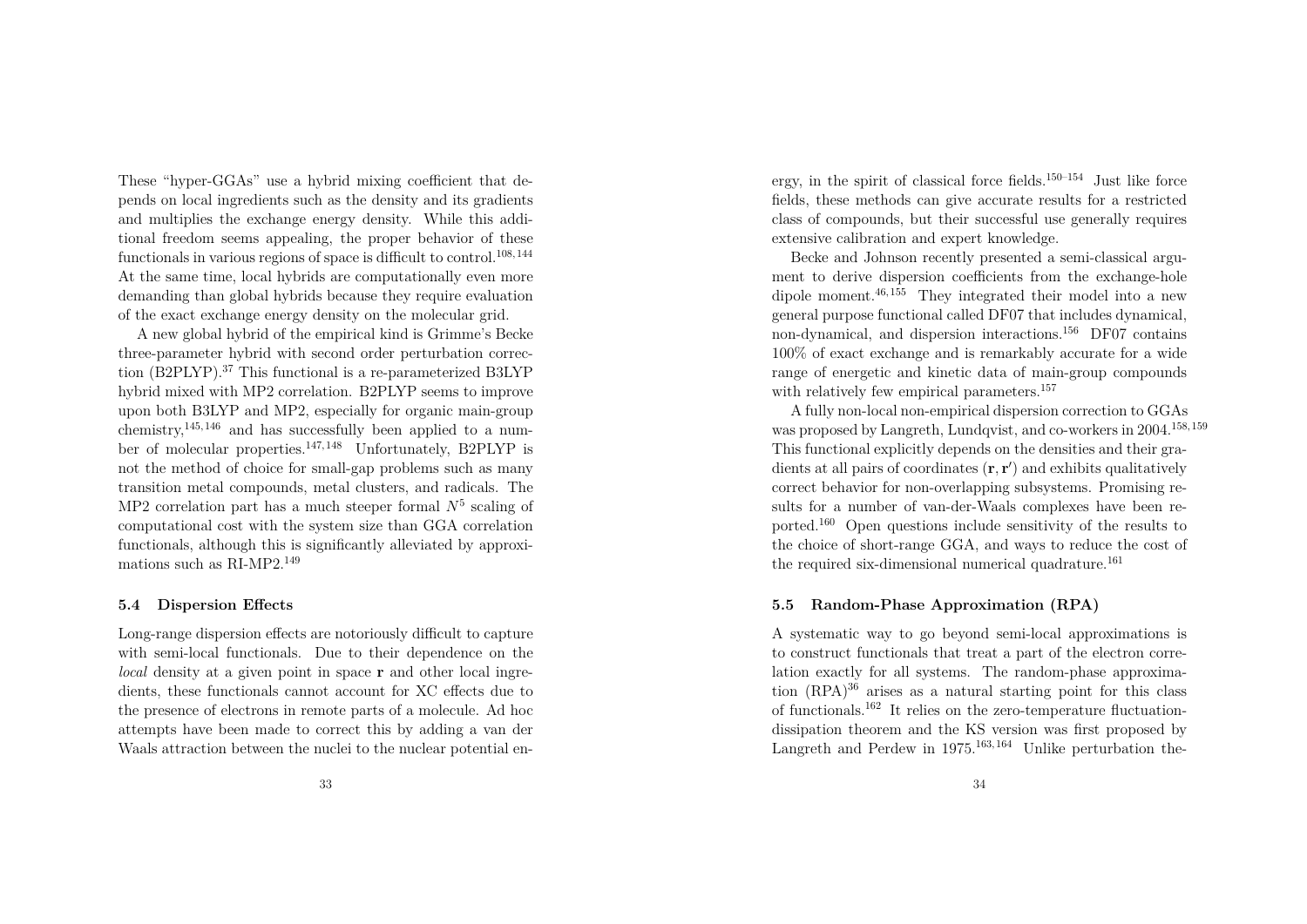ory, RPA works for small-gap systems including the uniform electron gas, and it is most accurate in the high-density or weak correlation limit, where most semi-local functionals exhibit large errors. RPA is compatible with exact exchange and thus does not require the error compensation between semilocal exchange and correlation that affects molecular properties in many GGA calculations. It includes dispersion interactions in a seamless fashion, i. e., there are no empirical damping or other parameters. While bare RPA yields little improvement over GGA bond energies, it is an excellent starting point for refined functionals that model beyond-RPA correlation, which is typically an order of magnitude smaller than the full correlation energy.<sup>165</sup> Perdew, Dobson and co-workers recently presented inhomogeneous Singwi-Tosi-Land-Sjölander (ISTLS) functionals representing a local-field correction to RPA.<sup>166</sup>

The relatively high computational cost of RPA was previously considered a central limitation for applications to chemistry.<sup>167</sup> However, very recently, new methods have become available that substantially reduce the computational complexity of RPA, making it comparable in cost to MP2.<sup>168</sup> Also, it has been recognized that RPA is equivalent to a simplified coupled cluster doubles method, making RPA calculations with coupled cluster codes straightforward.<sup>169</sup>

# **6 Concluding Remarks**

DFT is certainly no mythical "black box" that can be mindlessly applied to current problems of interest in inorganic and bioinorganic chemistry, and practical considerations always limit choices. Clearly, there is no single answer to the title question.

At any given time, and for any given property and system, there is at most a "best" answer. Experience and benchmarking are always needed to find that best answer. We hope we have given the reader some help in answering the title question.

# **References**

- [1] W. Kohn, L. J. Sham, *Phys. Rev.* **1965**, *140*, A1133– A1138.
- [2] P. Hohenberg, W. Kohn, *Phys. Rev.* **1964**, *136*, B864– B871.
- [3] Herodotus of Halicarnassus, *The Histories. Book I*, **-440**.
- [4] A. Görling, S. Trickey, P. Gisdakis, N. Rösch, *Top. Organomet. Chem.* **1999**, *4*, 109–163.
- [5] P. E. M. Siegbahn, M. R. A. Blomberg, *Annu. Rev. Phys. Chem.* **1999**, *50*, 221–249.
- [6] M. Diedenhofen, T. Wagener, G. Frenking in *Computational Organometallic Chemistry* (Ed.: T. R. Cundari), CRC Press, Boca Raton, **2001**, pp. 69–121.
- [7] R. J. Deeth, *Struct. Bond.* **2004**, *113*, 37–70.
- [8] A. E. Mattsson, P. A. Schultz, M. P. Desjarlais, T. R. Mattsson, K. Leung, *Modelling Simul. Mater. Sci. Eng.* **2005**, *13*, R1–R31.
- [9] T. Ziegler, J. Autschbach, *Chem. Rev.* **2005**, *105*, 2695– 2722.
- [10] J. N. Harvey, *Ann. Rep. C* **2006**, *102*, 203–226.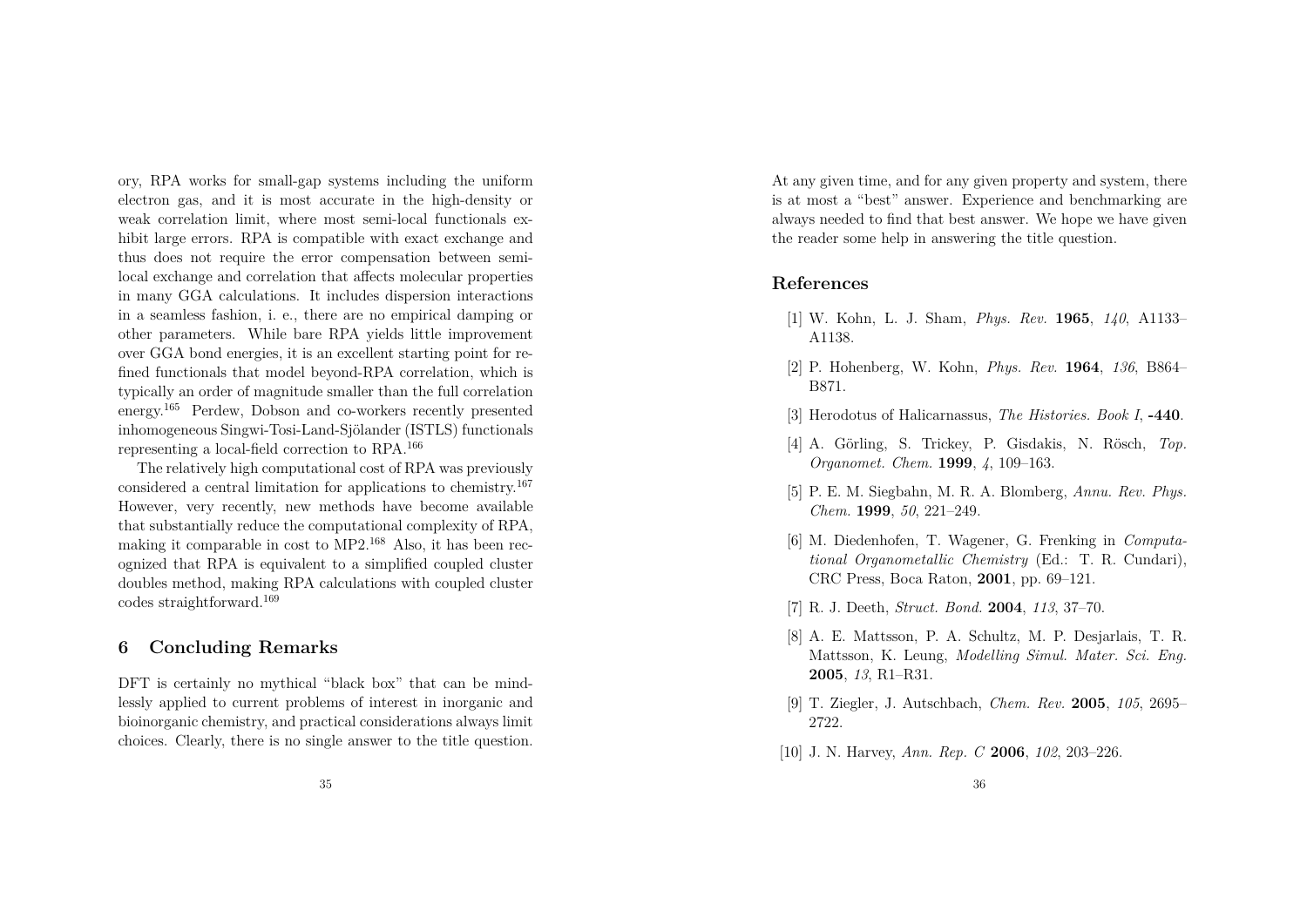- [11] F. Neese, *J. Biol. Inorg. Chem.* **2006**, *11*, 702–711.
- [12] J. P. Perdew, K. Schmidt, *AIP Conf. Proc.* **2001**, *577*, 1–20.
- [13] J. P. Perdew, A. Ruzsinszky, J. Tao, V. N. Staroverov, G. E. Scuseria, G. I. Csonka, *J. Chem. Phys.* **2005**, *123*, 062201.
- [14] J. P. Perdew, K. Burke, M. Ernzerhof, *Phys. Rev. Lett.* **1996**, *77*, 3865–3868.
- [15] A. D. Becke, *Phys. Rev. A* **1988**, *38*, 3098–3100.
- [16] C. Lee, W. Yang, R. G. Parr, *Phys. Rev. B* **1988**, *37*, 785–789.
- [17] J. Tao, J. P. Perdew, V. N. Staroverov, G. E. Scuseria, *Phys. Rev. Lett.* **2003**, *91*, 146401.
- [18] A. D. Becke, *J. Chem. Phys.* **1993**, *98*, 5648–5652.
- [19] P. J. Stephens, F. J. Devlin, C. F. Chabalowski, M. J. Frisch, *J. Phys. Chem.* **1994**, *98*, 11623–11627.
- [20] P. Elliott, D. Lee, A. Cangi, K. Burke, *Phys. Rev. Lett.* **2008**, *100*, 256406.
- [21] L. A. Curtiss, P. C. Redfern, K. Raghavachari, *J. Chem. Phys.* **2005**, *123*, 124107.
- [22] J. P. Perdew, A. Ruzsinszky, G. I. Csonka, O. A. Vydrov, G. E. Scuseria, L. A. Constantin, X. Zhou, K. Burke, *Phys. Rev. Lett.* **2008**, *100*, 136406.
- [23] J. C. Slater, *Phys. Rev.* **1951**, *81*, 385–390.
- [24] S. Vosko, L. Wilk, M. Nusair, *Can. J. Phys.* **1980**, *58*, 1200–1211.
- [25] J. P. Perdew, Y. Wang, *Phys. Rev. B* **1992**, *45*, 13244– 13249.
- [26] J. P. Perdew, *Phys. Rev. B* **1986**, *33*, 8822–8824.
- [27] J. P. Perdew in *Electronic Structure of Solids '91* (Eds.: P. Ziesche, H. Eschrig), Akademie-Verlag, Berlin, **1991**, p. 11.
- [28] K. Burke, J. P. Perdew, Y. Wang in *Electronic Density Functional Theory: Recent Progress and New Directions* (Eds.: J. F. Dobson, G. Vignale, M. P. Das), Plenum Press, New York, **1997**, p. 81.
- [29] B. Hammer, L. B. Hansen, J. K. Nørskov, *Phys. Rev. B* **1999**, *59*, 7413.
- [30] Y. Zhao, D. G. Truhlar, *J. Chem. Phys.* **2008**, *128*, 184109.
- [31] J. P. Perdew, M. Ernzerhof, K. Burke, *J. Chem. Phys.* **1996**, *105*, 9982–9985.
- [32] J. Heyd, G. E. Scuseria, M. Ernzerhof, *J. Chem. Phys.* **2003**, *118*, 8207–8215.
- [33] A. D. Becke, *J. Chem. Phys.* **1997**, *107*, 8554–8560.
- [34] V. N. Staroverov, G. E. Scuseria, J. Tao, J. P. Perdew, *J. Chem. Phys.* **2003**, *119*, 12129–12137.
- [35] V. N. Staroverov, G. E. Scuseria, J. Tao, J. P. Perdew, *J. Chem. Phys.* **2004**, *121*, 11507–11507.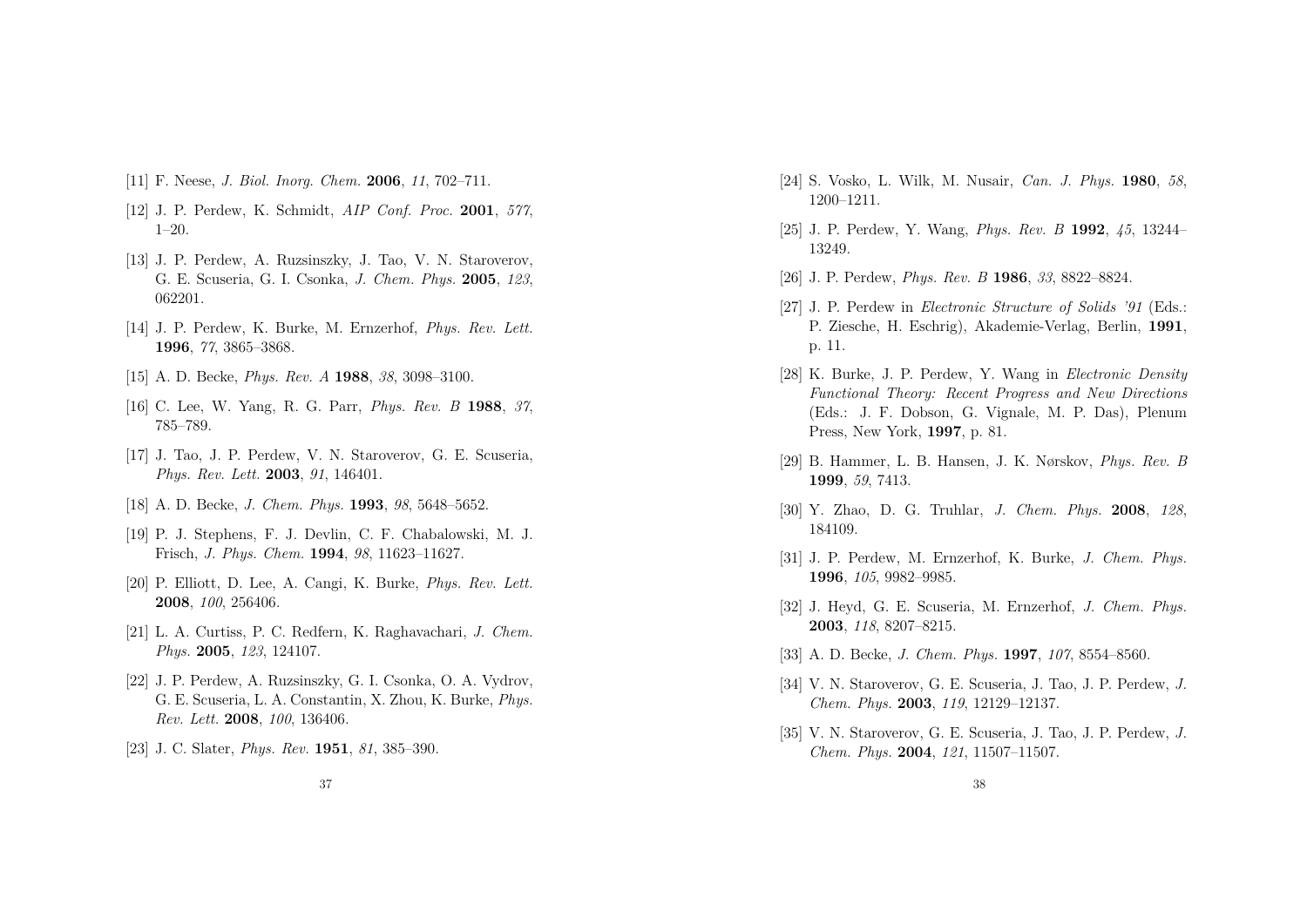- [36] D. Bohm, D. Pines, *Phys. Rev.* **1951**, *82*, 625–634.
- [37] S. Grimme, *J. Chem. Phys.* **2006**, *124*, 034108.
- [38] K. S. Raymond, R. A. Wheeler, *J. Comput. Chem.* **1999**, *20*, 207–216.
- [39] N. X. Wang, A. K. Wilson, *J. Chem. Phys.* **2004**, *121*, 7632–7646.
- [40] F. Weigend, R. Ahlrichs, *Phys. Chem. Chem. Phys.* **2005**, *7*, 3297–3305.
- [41] N. X. Wang, A. K. Wilson, *Mol. Phys.* **2005**, *103*, 345–358.
- [42] E. van Lenthe, E. J. Baerends, *J. Comput. Chem.* **2003**, *24*, 1142–1156.
- [43] R. H. Hertwig, W. Koch, *J. Comput. Chem.* **1995**, *16*, 576–585.
- [44] A. Ruzsinszky, J. P. Perdew, G. I. Csonka, *J. Phys. Chem. A* **2005**, *109*, 11015–11021.
- [45] E. R. Johnson, R. A. Wolkow, G. A. DiLabio, *Chem. Phys. Lett.* **2004**, *394*, 334–338.
- [46] E. R. Johnson, R. A. Wolkow, G. A. DiLabio, *Chem. Phys. Lett.* **2005**, *401*, 595–596.
- [47] S. Kristyán, P. Pulay, *Chem. Phys. Lett.* **1994**, *229*, 175– 180.
- [48] J. M. Martell, J. D. Goddard, L. A. Eriksson, *J. Phys. Chem. A* **1997**, *101*, 1927–1934.
- [49] A. C. Scheiner, J. Baker, J. W. Andzelm, *J. Comput. Chem.* **1997**, *18*, 775–795.
- [50] W. Koch, M. C. Holthausen, *A Chemist's Guide to Density Functional Theory*, Wiley-VCH, Weinheim, 2nd ed., **2001**.
- [51] E. J. Baerends, D. E. Ellis, P. Ros, *Chem. Phys.* **1973**, *2*, 41–51.
- [52] O. Vahtras, J. Almlöf, M. W. Feyereisen, *Chem. Phys. Lett.* **1993**, *213*, 514–518.
- [53] K. Eichkorn, O. Treutler, H. Öhm, M. Häser, R. Ahlrichs, *Chem. Phys. Lett.* **1995**, *242*, 652–660.
- [54] F. Weigend, *Phys. Chem. Chem. Phys.* **2006**, *8*, 1057– 1065.
- [55] M. C. Payne, M. P. Teter, D. C. Allan, T. A. Arias, J. D. Joannopoulos, *Rev. Mod. Phys.* **1992**, *64*, 1045–1097.
- [56] R. M. Martin, *Electronic Structure: Basic Theory and Practical Methods*, Cambridge University Press, Cambridge, **2004**.
- [57] D. Marx, J. Hutter in *Modern Methods and Algorithms of Quantum Chemistry* (Ed.: J. Grotendorst), Forschungszentrum Jülich, Jülich, 2nd ed., **2000**, pp. 329– 477.
- [58] W. E. Pickett, *Comp. Phys. Rep.* **1989**, *9*, 115–197.
- [59] D. Vanderbilt, *Phys. Rev. B* **1990**, *41*, 7892–7895.
- [60] M. Fuchs, M. Scheffler, *Comp. Phys. Commun.* **1999**, *119*, 67–98.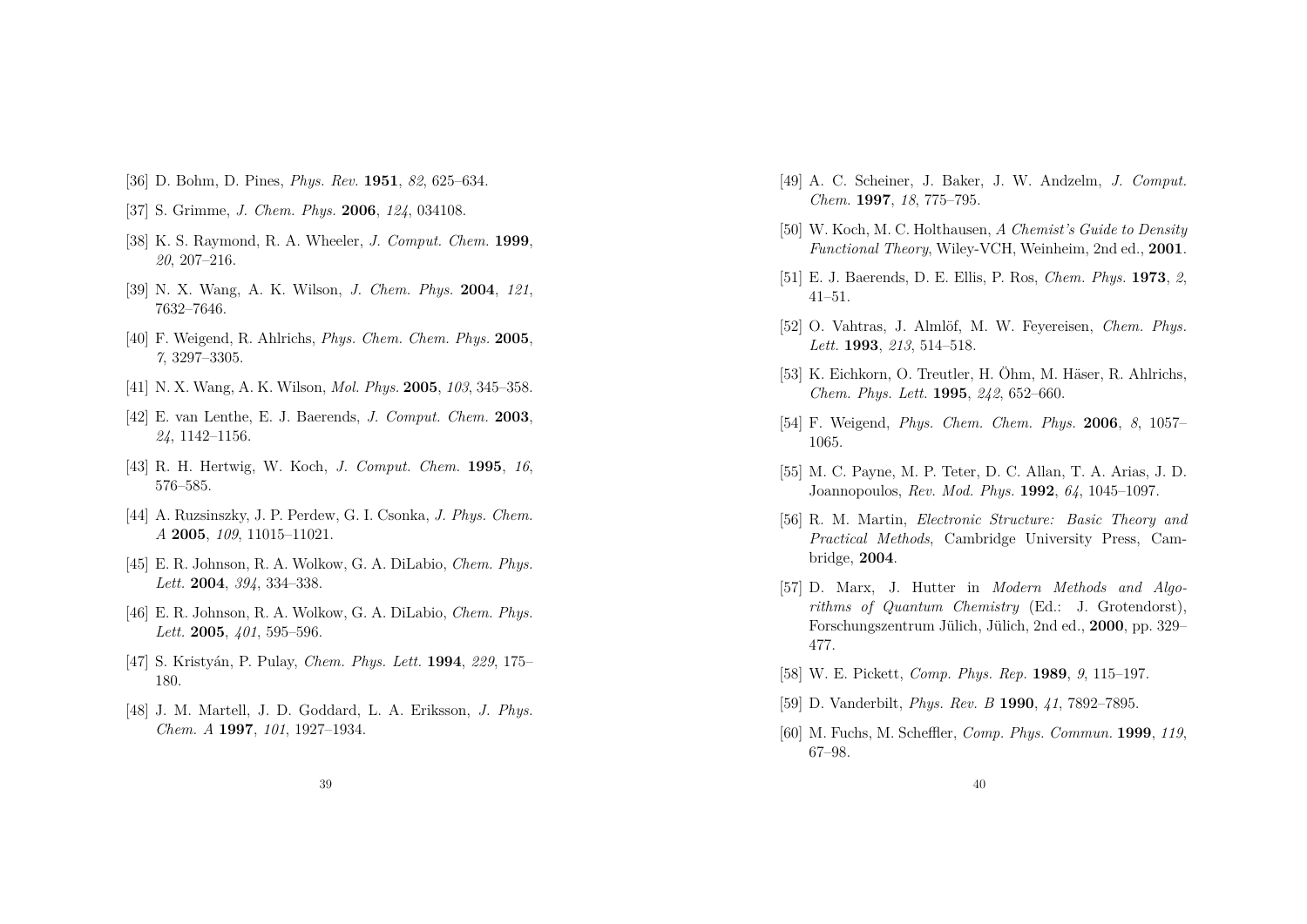- [61] S. F. Sousa, P. A. Fernandes, M. J. Ramos, *J. Phys. Chem. A* **2007**, *111*, 10439–10452.
- [62] P. C. Redfern, P. Zapol, L. A. Curtiss, K. Raghavachari, *J. Phys. Chem. A* **2000**, *104*, 5850–5854.
- [63] S. Grimme, *J. Phys. Chem. A* **2005**, *109*, 3067–3077.
- [64] F. Furche, J. P. Perdew, *J. Chem. Phys.* **2006**, *124*, 044103.
- [65] M. Bühl, C. Reimann, D. A. Pantazis, T. Bredow, F. Neese, *J. Chem. Theory Comput.* **2008**, *4*, 1449–1459.
- [66] D. Rappoport, unpublished.
- [67] D. Andrae, U. Häußermann, M. Dolg, H. Stoll, H. Preuß, *Theor. Chim. Acta* **1990**, *77*, 123–141.
- [68] V. Jonas, W. Thiel, *J. Chem. Phys.* **1995**, *102*, 8474–8484.
- [69] T. Ziegler, *Chem. Rev.* **1991**, *91*, 651–667.
- [70] S. Niu, M. B. Hall, *Chem. Rev.* **2000**, *100*, 353–406.
- [71] P. Siegbahn, *J. Biol. Inorg. Chem.* **2006**, *11*, 695–701.
- [72] F. Neese, *Coord. Chem. Rev.* **2008**, in press, DOI: 10.1016/j.ccr.2008.05.014.
- [73] N. E. Schultz, Y. Zhao, D. G. Truhlar, *J. Phys. Chem. A* **2005**, *109*, 11127–11143.
- [74] E. A. Amin, D. G. Truhlar, *J. Chem. Theor. Comput.* **2008**, *4*, 75–85.
- [75] J. Li, G. Schreckenbach, T. Ziegler, *J. Am. Chem. Soc.* **1995**, *117*, 486–494.
- [76] V. Jonas, W. Thiel, *J. Chem. Phys.* **1996**, *105*, 3636–3648.
- [77] N. Fröhlich, G. Frenking in *Quantum-Mechanical Prediction of Thermochemical Data* (Ed.: J. Cioslowski), Kluwer, New York, **2002**, pp. 199–233.
- [78] M. J. Liddell, *J. Organomet. Chem.* **1998**, *565*, 271–277.
- [79] A. Ricca, C. W. Bauschlicher, Jr., *Theor. Chem. Acc.* **1995**, *92*, 123–131.
- [80] M. R. A. Blomberg, P. E. M. Siegbahn, M. Svensson, *J. Chem. Phys.* **1996**, *104*, 9546–9554.
- [81] M. C. Holthausen, *J. Comput. Chem.* **2005**, *26*, 1505– 1518.
- [82] J. M. Harvey, *Struct. Bond.* **2004**, *112*, 151–184.
- [83] H. Paulsen, A. Trautwein, *Top. Curr. Chem.* **2004**, *235*, 197–219.
- [84] E. Ruiz, J. Cano, S. Alvarez, P. Alemany, *J. Comput. Chem.* **1999**, *20*, 1391–1400.
- [85] E. Ruiz, *Struct. Bond.* **2004**, *2*, 71–102.
- [86] M. Reiher, O. Salomon, B. A. Hess, *Theor. Chem. Acc.* **2001**, *107*, 48–55.
- [87] M. Bühl, H. Kabrede, *J. Chem. Theory Comput.* **2006**, *2*, 1282–1290.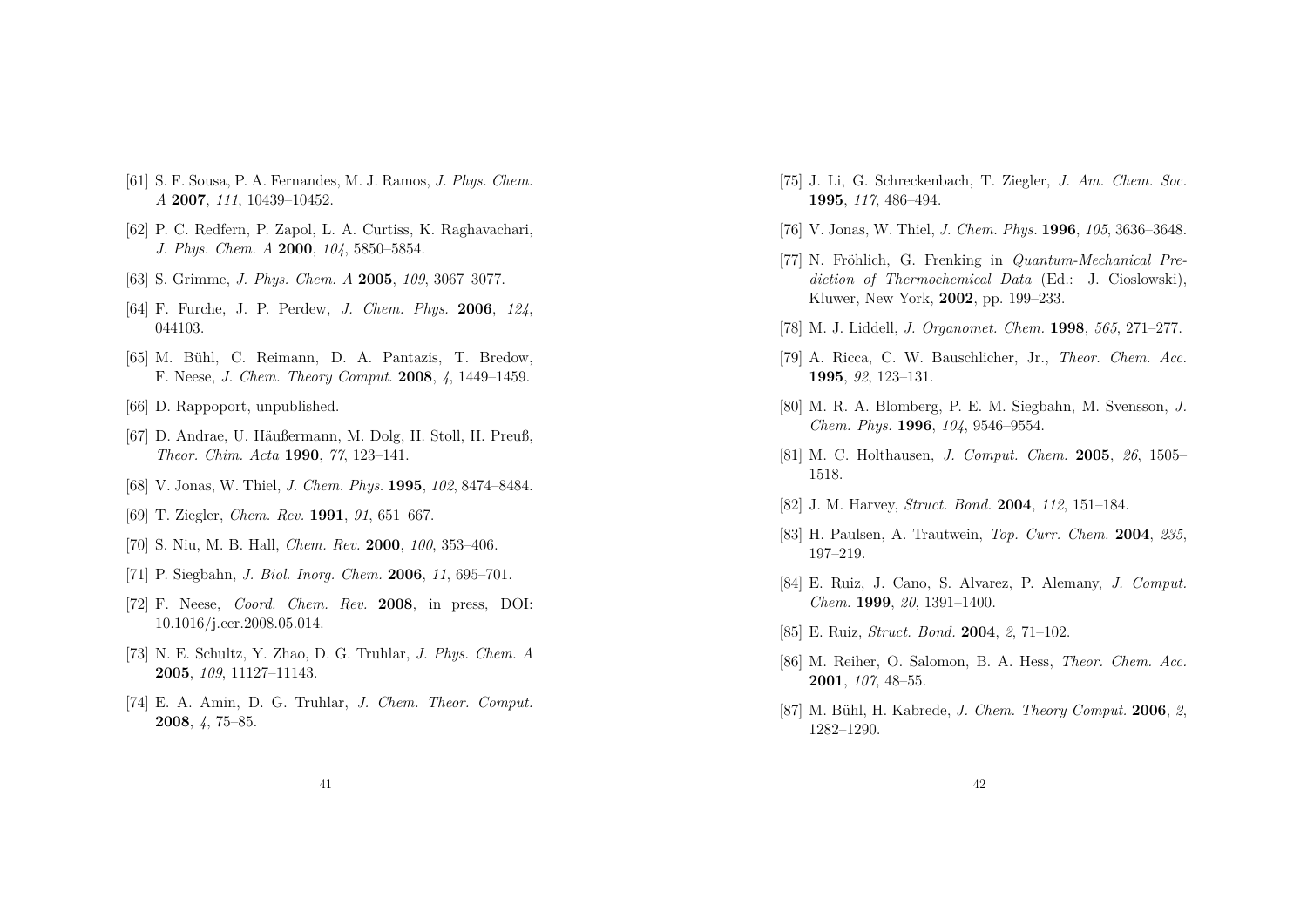- [88] M. P. Waller, H. Braun, N. Hojdis, M. Bühl, *J. Chem. Theory Comput.* **2007**, *3*, 2234–2242.
- [89] R. V. Stanton, K. M. Merz, Jr., *J. Chem. Phys.* **1994**, *100*, 434–443.
- [90] S. Parthiban, G. de Oliveira, J. M. L. Martin, *J. Phys. Chem. A* **2001**, *105*, 895–904.
- [91] V. Guner, K. S. Khuong, A. G. Leach, P. S. Lee, M. D. Bartberger, K. N. Houk, *J. Phys. Chem. A* **2003**, *107*, 11445–11459.
- [92] Y. Zhao, N. González-García, D. G. Truhlar, *J. Phys. Chem. A* **2005**, *109*, 2012–2018.
- [93] Y. Kanai, X. Wang, A. Selloni, R. Car, *J. Chem. Phys.* **2006**, *125*, 234104.
- [94] A. P. Bento, M. Solà, F. M. Bickelhaupt, *J. Chem. Theory Comput.* **2008**, *4*, 929–940.
- [95] A. Borrmann, R. O. Jones, *Chem. Phys. Lett.* **1996**, *252*, 1–8.
- [96] S. Patchkovskii, T. Ziegler, *J. Chem. Phys.* **2002**, *116*, 7806–7813.
- [97] A. D. Becke, *J. Chem. Phys.* **1993**, *98*, 1372–1377.
- [98] A. D. Boese, J. M. L. Martin, *J. Chem. Phys.* **2004**, *121*, 3405–3416.
- [99] Y. Zhao, N. E. Schultz, D. G. Truhlar, *J. Chem. Theory Comput.* **2006**, *2*, 364–382.
- [100] J. L. Durant, *Chem. Phys. Lett.* **1996**, *256*, 595–602.
- [101] D. H. Ess, K. N. Houk, *J. Phys. Chem. A* **2005**, *109*, 9542–9553.
- [102] M. M. Quintal, A. Karton, M. A. Iron, A. D. Boese, J. M. L. Martin, *J. Phys. Chem. A* **2006**, *110*, 709–716.
- [103] P. Nava, R. Ahlrichs, *Chem. Eur. J.* **2008**, *14*, 4039–4045.
- [104] S. Grimme, *J. Chem. Phys.* **2003**, *118*, 9095–9102.
- [105] E. M. Sproviero, J. A. Gascon, J. P. McEvoy, G. W. Brudvig, V. S. Batista, *J. Inorg. Biochem.* **2006**, *100*, 786–800.
- [106] V. N. Staroverov, G. E. Scuseria, J. Tao, J. P. Perdew, *Phys. Rev. B* **2004**, *69*, 075102.
- [107] R. M. Dreizler, E. K. U. Gross, *Density functional theory*, Springer, Berlin, **1990**.
- [108] F. G. Cruz, K.-C. Lam, K. Burke, *J. Phys. Chem. A* **1998**, *102*, 4911–4917.
- [109] J. Heyd, G. E. Scuseria, M. Ernzerhof, *J. Chem. Phys.* **2006**, *124*, 219906.
- [110] J. Heyd, J. E. Peralta, G. E. Scuseria, R. L. Martin, *J. Chem. Phys.* **2005**, *123*, 174101.
- [111] J. L. F. Da Silva, M. V. Ganduglia-Pirovano, J. Sauer, V. Bayer, G. Kresse, *Phys. Rev. B* **2007**, *75*, 045121.
- [112] J. P. Perdew, L. A. Constantin, E. Sagvolden, K. Burke, *Phys. Rev. Lett.* **2006**, *97*, 223002.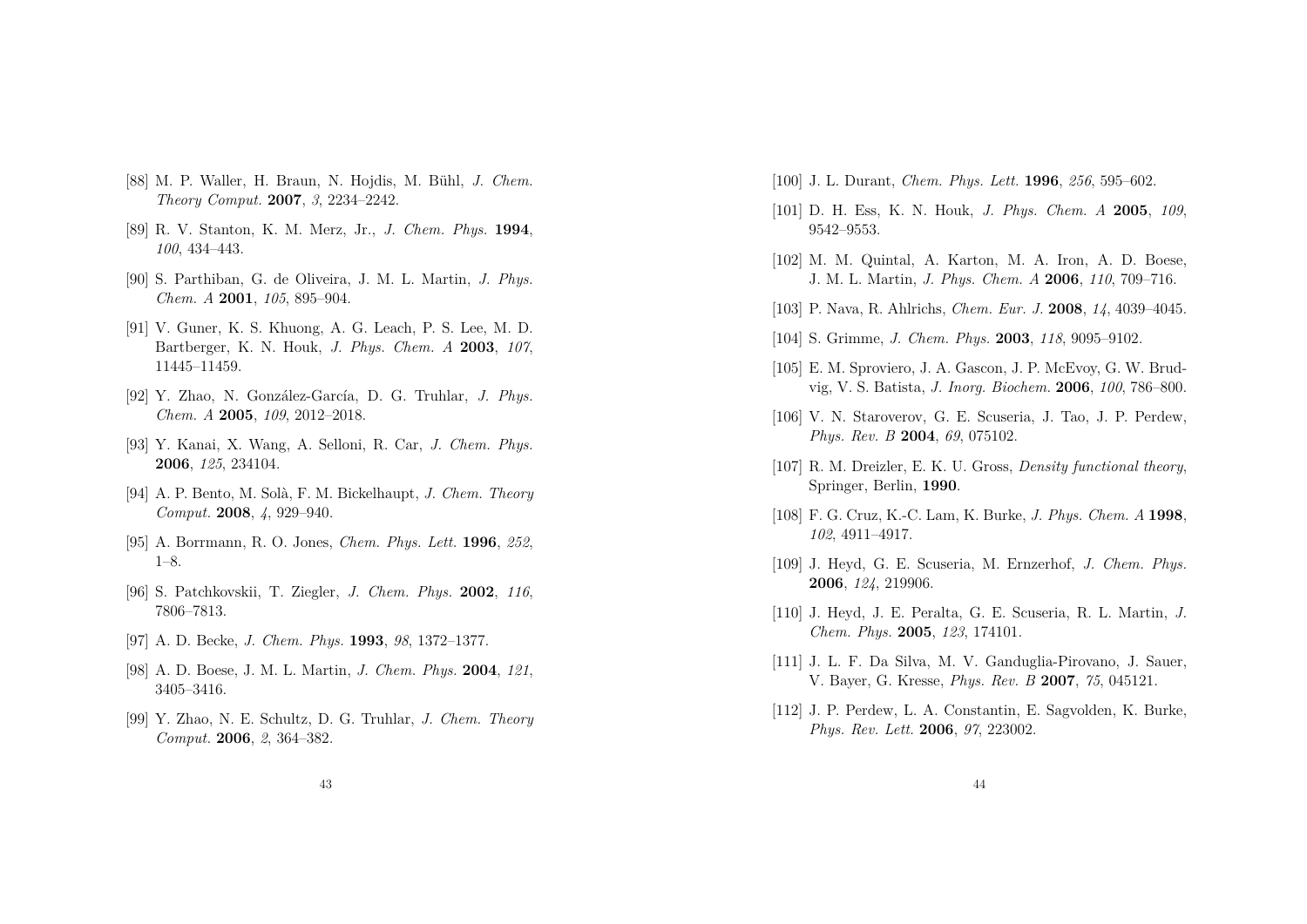- [113] R. Armiento, A. E. Mattsson, *Phys. Rev. B* **2005**, *72*, 085108.
- [114] M. Ropo, K. Kokko, L. Vitos, *Phys. Rev. B* **2008**, *77*, 195445.
- [115] J. Tao, J. P. Perdew, L. M. Almeida, C. Fiolhais, S. Kümmel, *Phys. Rev. B* **2008**, *77*, 245107.
- [116] G. I. Csonka, A. Ruzsinszky, J. P. Perdew, S. Grimme, *J. Chem. Theor. Comput.* **2008**, *4*, 888–891.
- [117] F. Furche, R. Ahlrichs, P. Weis, C. Jacob, S. Gilb, T. Bierweiler, M. M. Kappes, *J. Chem. Phys.* **2002**, *117*, 6982– 6990.
- [118] M. P. Johansson, A. Lechtken, D. Schooss, M. M. Kappes, F. Furche, *Phys. Rev. A* **2008**, *77*, 053202.
- [119] Y. Zhao, D. G. Truhlar, *Acc. Chem. Res.* **2008**, *41*, 157– 167.
- [120] J. P. Perdew, A. Zunger, *Phys. Rev. B* **1981**, *23*, 5048– 5079.
- [121] A. Ruzsinszky, J. P. Perdew, G. I. Csonka, O. A. Vydrov, G. E. Scuseria, *J. Chem. Phys.* **2006**, *125*, 194112.
- [122] A. Ruzsinszky, J. P. Perdew, G. I. Csonka, O. A. Vydrov, G. E. Scuseria, *J. Chem. Phys.* **2007**, *126*, 104102.
- [123] P. Mori-Sánchez, A. J. Cohen, W. Yang, *J. Chem. Phys.* **2006**, *125*, 201102.
- [124] A. J. Cohen, P. Mori-Sánchez, W. Yang, *J. Chem. Phys.* **2007**, *126*, 191109.
- [125] Q. Wu, T. Van Voorhis, *Phys. Rev. A* **2005**, *72*, 024502.
- [126] Q. Wu, T. Van Voorhis, *J. Chem. Theor. Comput.* **2006**, *2*, 765–774.
- [127] Q. Wu, T. Van Voorhis, *J. Phys. Chem. A* **2006**, *110*, 9212–9218.
- [128] A. Savin in *Recent Developments and Applications of Modern Density Functional Theory* (Ed.: J. M. Seminario), Springer, Berlin, **1996**, p. 327.
- [129] T. Leininger, H. Stoll, H.-J. Werner, A. Savin, *Chem. Phys. Lett.* **1997**, *275*, 151–160.
- [130] H. Iikura, T. Tsuneda, T. Yanai, K. Hirao, *J. Chem. Phys.* **2001**, *115*, 3540–3544.
- [131] T. Yanai, D. P. Tew, N. C. Handy, *Chem. Phys. Lett.* **2004**, *393*, 51–57.
- [132] O. A. Vydrov, J. Heyd, A. V. Krukau, G. E. Scuseria, *J. Chem. Phys.* **2006**, *125*, 074106.
- [133] R. Pollet, A. Savin, T. Leininger, H. Stoll, *J. Chem. Phys.* **2002**, *116*, 1250–1258.
- [134] E. Goll, H.-J. Werner, H. Stoll, *Phys. Chem. Chem. Phys.* **2005**, *7*, 3917–3923.
- [135] E. Goll, H.-J. Werner, H. Stoll, T. Leininger, P. Gori-Giorgi, A. Savin, *Chem. Phys.* **2006**, *329*, 276–282.
- [136] M. J. G. Peach, P. Benfield, T. Helgaker, D. J. Tozer, *J. Chem. Phys.* **2008**, *128*, 044118.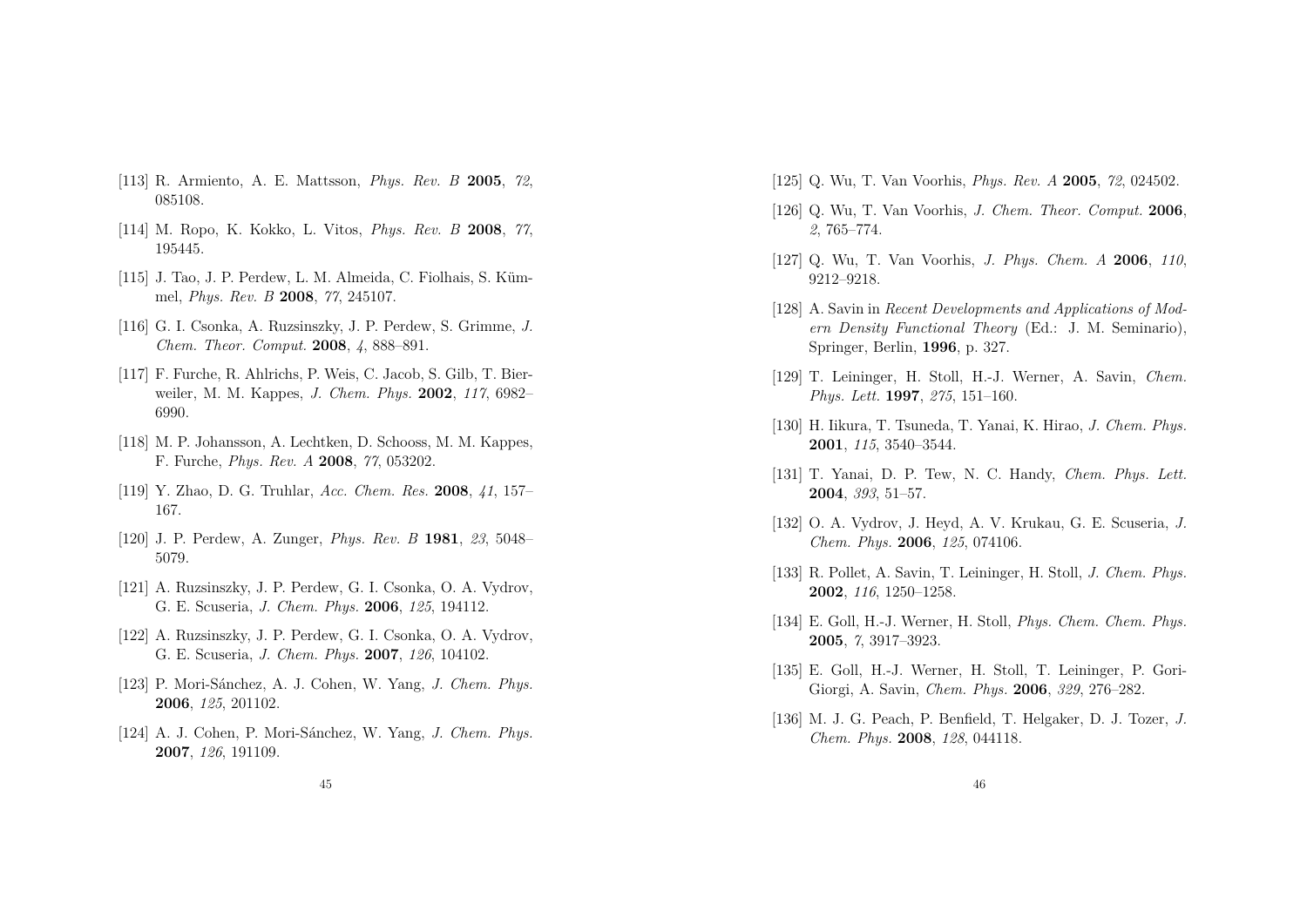- [137] D. Jacquemin, E. A. Perpete, G. E. Scuseria, I. Ciofini, C. Adamo, *J. Chem. Theor. Comput.* **2008**, *4*, 123–135.
- [138] T. M. Henderson, A. F. Izmaylov, G. E. Scuseria, A. Savin, *J. Chem. Phys.* **2007**, *127*, 221103.
- [139] T. M. Henderson, A. F. Izmaylov, G. E. Scuseria, A. Savin, *J. Chem. Theory Comput.* **2008**, *4*, 1254–1262.
- [140] J. Jaramillo, G. E. Scuseria, M. Ernzerhof, *J. Chem. Phys.* **2003**, *118*, 1068–1073.
- [141] A. V. Arbuznikov, M. Kaupp, H. Bahmann, *J. Chem. Phys.* **2006**, *124*, 204102.
- [142] A. V. Arbuznikov, M. Kaupp, *Chem. Phys. Lett.* **2007**, *440*, 160–168.
- [143] H. Bahmann, A. Rodenberg, A. V. Arbuznikov, M. Kaupp, *J. Chem. Phys.* **2007**, *126*, 011103.
- [144] J. P. Perdew, V. N. Staroverov, J. Tao, G. E. Scuseria, *Density functional with full exact exchange, balanced nonlocality of correlation, and constraint satisfaction*, **2008**, arXiv:0808.2523 [physics.chem-ph].
- [145] T. Schwabe, S. Grimme, *Phys. Chem. Chem. Phys.* **2006**, *8*, 4398–4401.
- [146] T. Schwabe, S. Grimme, *Acc. Chem. Res.* **2008**, *41*, 569– 579.
- [147] S. Grimme, F. Neese, *J. Chem. Phys.* **2007**, *127*, 154116.
- [148] F. Neese, T. Schwabe, S. Grimme, *J. Chem. Phys.* **2007**, *126*, 124115.
- [149] F. Weigend, M. Häser, *Theor. Chem. Acc.* **1997**, *97*, 331– 340.
- [150] R. Ahlrichs, R. Penco, G. Scoles, *Chem. Phys.* **1977**, *19*, 119–130.
- [151] M. Elstner, P. Hobza, T. Frauenheim, S. Suhai, E. Kaxiras, *J. Chem. Phys.* **2001**, *114*, 5149–5155.
- [152] Q. Wu, W. Yang, *J. Chem. Phys.* **2002**, *116*, 515–524.
- [153] S. Grimme, *J. Comput. Chem.* **2004**, *25*, 1463–1473.
- [154] S. Grimme, *J. Comput. Chem.* **2006**, *27*, 1787–1799.
- [155] A. D. Becke, E. R. Johnson, *J. Chem. Phys.* **2005**, *122*, 154104.
- [156] A. D. Becke, E. R. Johnson, *J. Chem. Phys.* **2007**, *127*, 124108.
- [157] E. R. Johnson, A. D. Becke, *J. Chem. Phys.* **2008**, *128*, 124105.
- [158] M. Dion, H. Rydberg, E. Schröder, D. C. Langreth, B. I. Lundqvist, *Phys. Rev. Lett.* **2004**, *92*, 246401.
- [159] M. Dion, H. Rydberg, E. Schröder, D. C. Langreth, B. I. Lundqvist, *Phys. Rev. Lett.* **2005**, *95*, 109902.
- [160] D. C. Langreth, M. Dion, H. Rydberg, E. Schröder, P. Hyldgaard, B. I. Lundqvist, *Int. J. Quant. Chem.* **2005**, *101*, 599–610.
- [161] O. A. Vydrov, Q. Wu, T. V. Voorhis, *J. Chem. Phys.* **2008**, *129*, 014106.